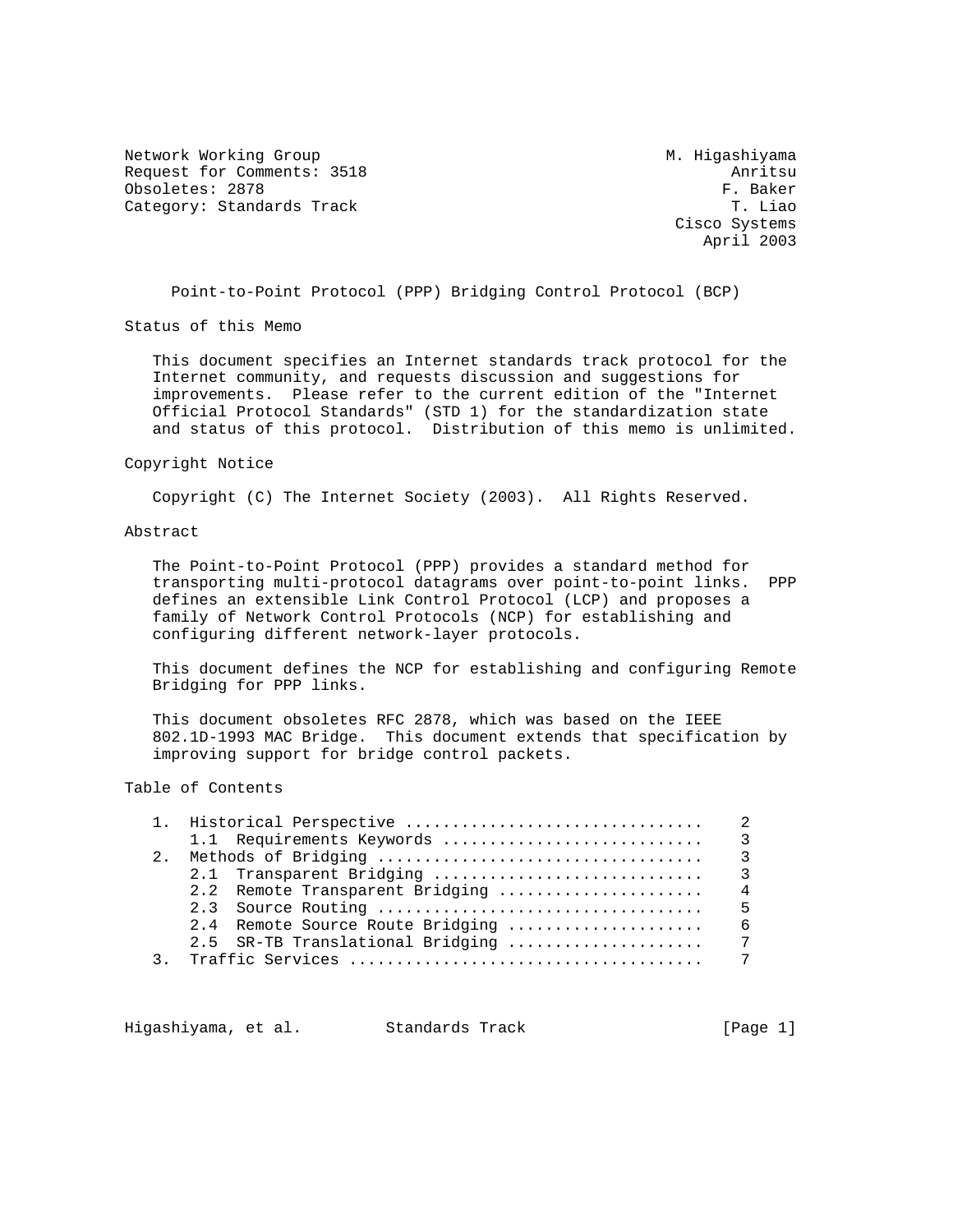|      | 3.1        | LAN Frame Checksum Preservation                | 7       |
|------|------------|------------------------------------------------|---------|
|      | 3.2        | Traffic having no LAN Frame Checksum           | 7       |
|      | 3.3        | Tinygram Compression                           | $\,8\,$ |
|      | 3.4        |                                                | 8       |
|      | 3.5        | Bridge Control Packet Indicator                | 9       |
| 4.   |            | A PPP Network Control Protocol for Bridging    | 10      |
|      | 4.1        | Sending Bridge Frames                          | 11      |
|      |            | Maximum Receive Unit Considerations<br>4.1.1   | 11      |
|      |            | 4.1.2<br>Loopback and Link Quality Monitoring  | 11      |
|      |            | 4.1.3<br>Message Sequence                      | 11      |
|      |            | Separation of Spanning Tree Domains<br>4.1.4   | 12      |
|      | 4.2        | Bridged LAN Traffic in IEEE 802 Untagged Frame | 13      |
|      | 4.3        | Bridged LAN Traffic in IEEE 802 Tagged Frame   | 17      |
|      | 4.4        | Bridge management protocol data unit           | 21      |
| $5.$ | <b>BCP</b> | Configuration Options                          | 22      |
|      | 5.1        | Bridge-Identification                          | 22      |
|      | 5.2        | Line-Identification                            | 24      |
|      | 5.3        |                                                | 25      |
|      | 5.4        | Tinygram-Compression                           | 26      |
|      | 5.5        |                                                | 27      |
|      | 5.6        | Spanning Tree Protocol (old formatted)         | 28      |
|      | 5.7        | IEEE-802-Tagged-Frame                          | 30      |
|      | 5.8        | Management-Inline                              | 31      |
|      | 5.9        | Bridge-Control-Packet-Indicator                | 32      |
| б.   |            |                                                | 33      |
| 7.   |            | Security Considerations                        | 33      |
| 8.   |            | Intellectual Property Notice                   | 33      |
| 9.   |            | IANA Considerations                            | 34      |
|      |            |                                                | 34      |
|      |            |                                                | 35      |
|      | Α.         | Spanning Tree Bridge PDU (old formatted)       | 35      |
|      | <b>B</b> . | Tinygram-Compression Pseudo-Code               | 36      |
|      |            |                                                | 38      |
|      |            |                                                | 39      |
|      |            |                                                | 40      |

# 1. Historical Perspective

 Two basic algorithms are ambient in the industry for Bridging of Local Area Networks. The more common algorithm is called "Transparent Bridging", and has been standardized for Extended LAN configurations by IEEE 802.1. The other is called "Source Route Bridging", and is prevalent on IEEE 802.5 Token Ring LANs.

 The IEEE has combined these two methods into a device called a Source Routing Transparent (SRT) bridge, which concurrently provides both Source Route and Transparent bridging. Transparent and SRT bridges are specified in IEEE standard 802.1D-1998 [8].

Higashiyama, et al. Standards Track [Page 2]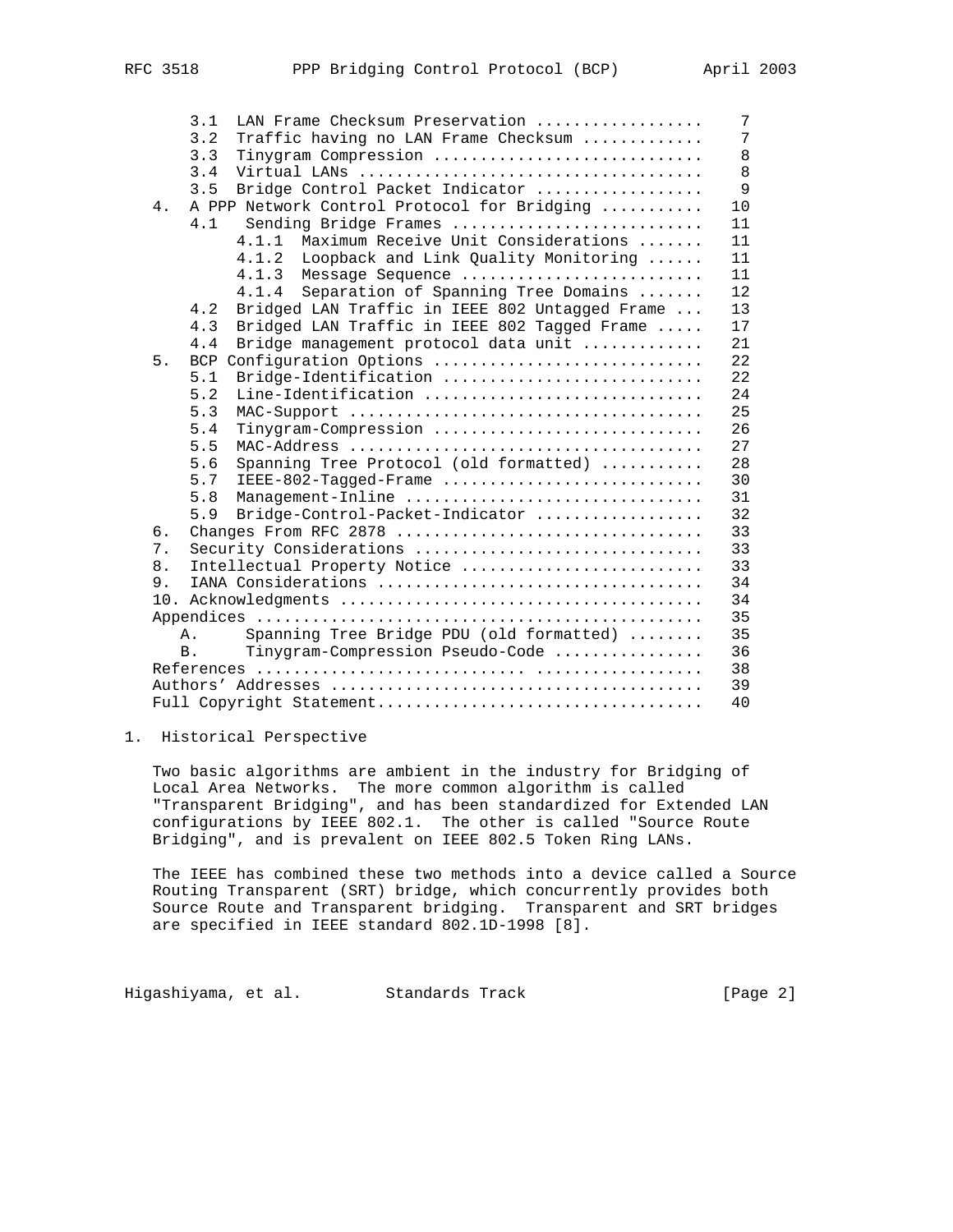Although IEEE committee 802.1G is addressing remote bridging [2], neither standard directly defines the mechanisms for implementing remote bridging. Technically, that would be beyond the IEEE 802 committee's charter. However, both 802.1D and 802.1G allow for it. The implementor may model the line either as a component within a single MAC Relay Entity, or as the LAN media between two remote bridges.

 The original IEEE 802.1D is augmented by IEEE 802.1Q [9] to provide support for Virtual LAN. Virtual LAN is an integral feature of switched LAN networks.

1.1 Requirements Keywords

 The keywords MUST, MUST NOT, REQUIRED, SHALL, SHALL NOT, SHOULD, SHOULD NOT, RECOMMENDED, MAY, and OPTIONAL, when they appear in this document, are to be interpreted as described in [12].

2. Methods of Bridging

#### 2.1. Transparent Bridging

 As a favor to the uninitiated, let us first describe Transparent Bridging. Essentially, the bridges in a network operate as isolated entities, largely unaware of each others' presence. A Transparent Bridge maintains a Forwarding Database consisting of

{address, interface}

or

#### {address, interface, VLAN ID}

 records, by saving the Source Address of each LAN transmission that it receives, along with the interface identifier for the interface it was received on. Bridges which support Virtual LANs additionally keep the Virtual LAN ID in their forwarding database. It goes on to check whether the Destination Address is in the database, and if so, either discards the message when the destination and source are located at the same interface, or forwards the message to the indicated interface. A message whose Destination Address is not found in the table is forwarded to all interfaces except the one it was received on. This behavior applies to Broadcast/Multicast frames as well.

Higashiyama, et al. Standards Track [Page 3]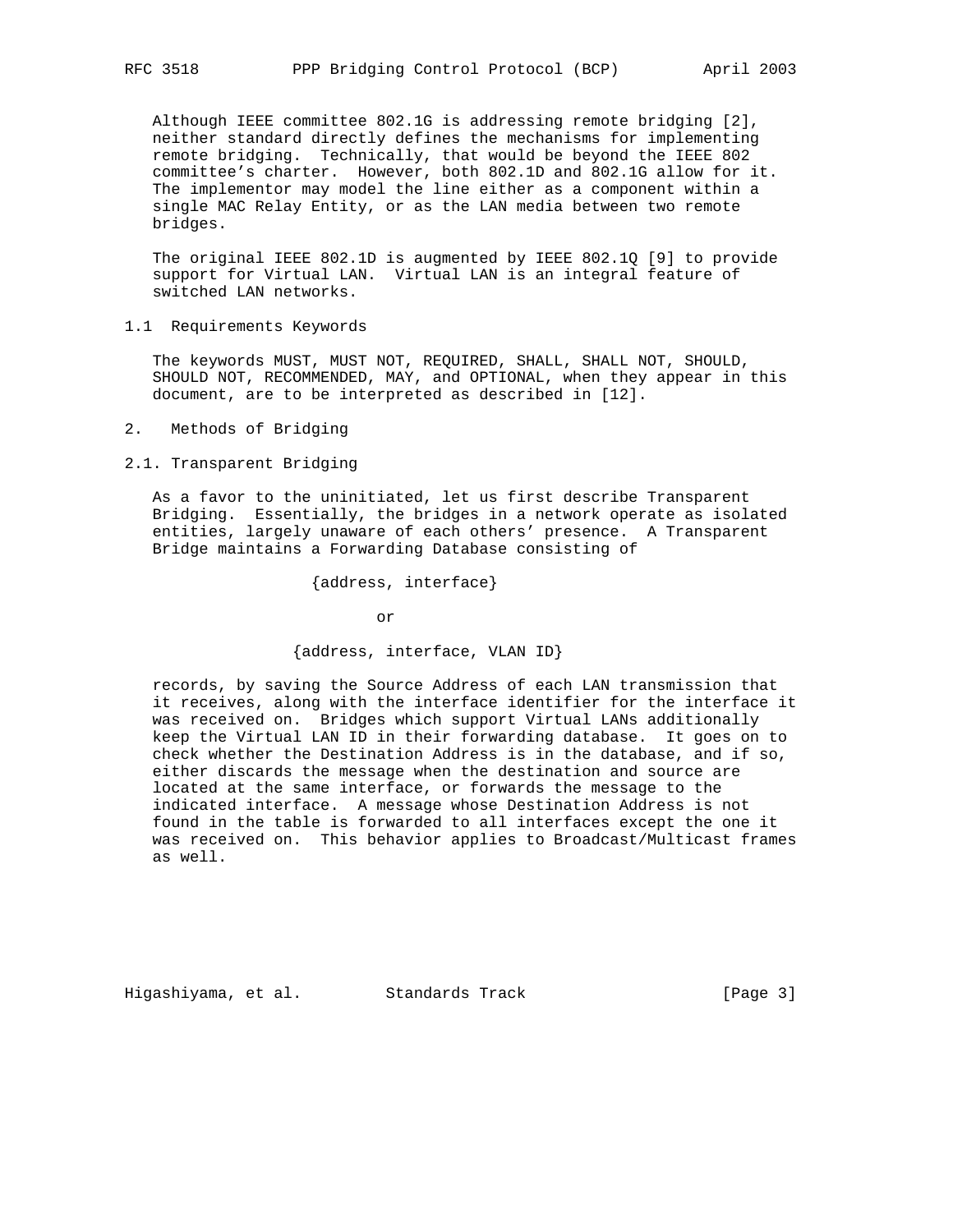The obvious fly in the ointment is that redundant paths in the network cause indeterminate (nay, all too determinate) forwarding behavior to occur. To prevent this, a protocol called the Spanning Tree Protocol is executed between the bridges to detect and logically remove redundant paths from the network.

 One system is elected as the "Root", which periodically emits a message called a Bridge Protocol Data Unit (BPDU), heard by all of its neighboring bridges. Each of these modifies and passes the BPDU on to its neighbors, until it arrives at the leaf LAN segments in the network (where it dies, having no further neighbors to pass it along), or until the message is stopped by a bridge which has a superior path to the "Root". In this latter case, the interface the BPDU was received on is ignored (it is placed in a Hot Standby status, no traffic is emitted onto it except the BPDU, and all traffic received from it is discarded), until a topology change forces a recalculation of the network.

 To establish Virtual LANs in an environment of multiple bridges, GVRP (GARP VLAN Registration Protocol) is executed between bridges to exchange Virtual LAN information. GVRP provides a mechanism to dynamically establish and update their knowledge of the set of Virtual LANs that currently have active members.

 To reduce unnecessary multicast flooding in the network, bridges exchange group MAC addresses using the GARP Multicast Registration Protocol. GMRP provides a mechanism so that bridges can know which multicast frames should be forwarded on each port.

# 2.2. Remote Transparent Bridging

 There exist two basic sorts of bridges -- those that interconnect LANs directly, called Local Bridges, and those that interconnect LANs via an intermediate medium such as a leased line, called Remote Bridges. PPP may be used to connect Remote Bridges.

 The IEEE 802.1G Remote MAC Bridging committee has proposed a model of a Remote Bridge in which a set of two or more Remote Bridges that are interconnected via remote lines are termed a Remote Bridge Group. Within a Group, a Remote Bridge Cluster is dynamically formed through execution of the spanning tree as the set of bridges that may pass frames among each other.

 This model bestows on the remote lines the basic properties of a LAN, but does not require a one-to-one mapping of lines to virtual LAN segments. For instance, the model of three interconnected Remote Bridges, A, B and C, may be that of a virtual LAN segment between A and B and another between B and C. However, if a line exists between

Higashiyama, et al. Standards Track and all all standards Track and the set of  $[Page 4]$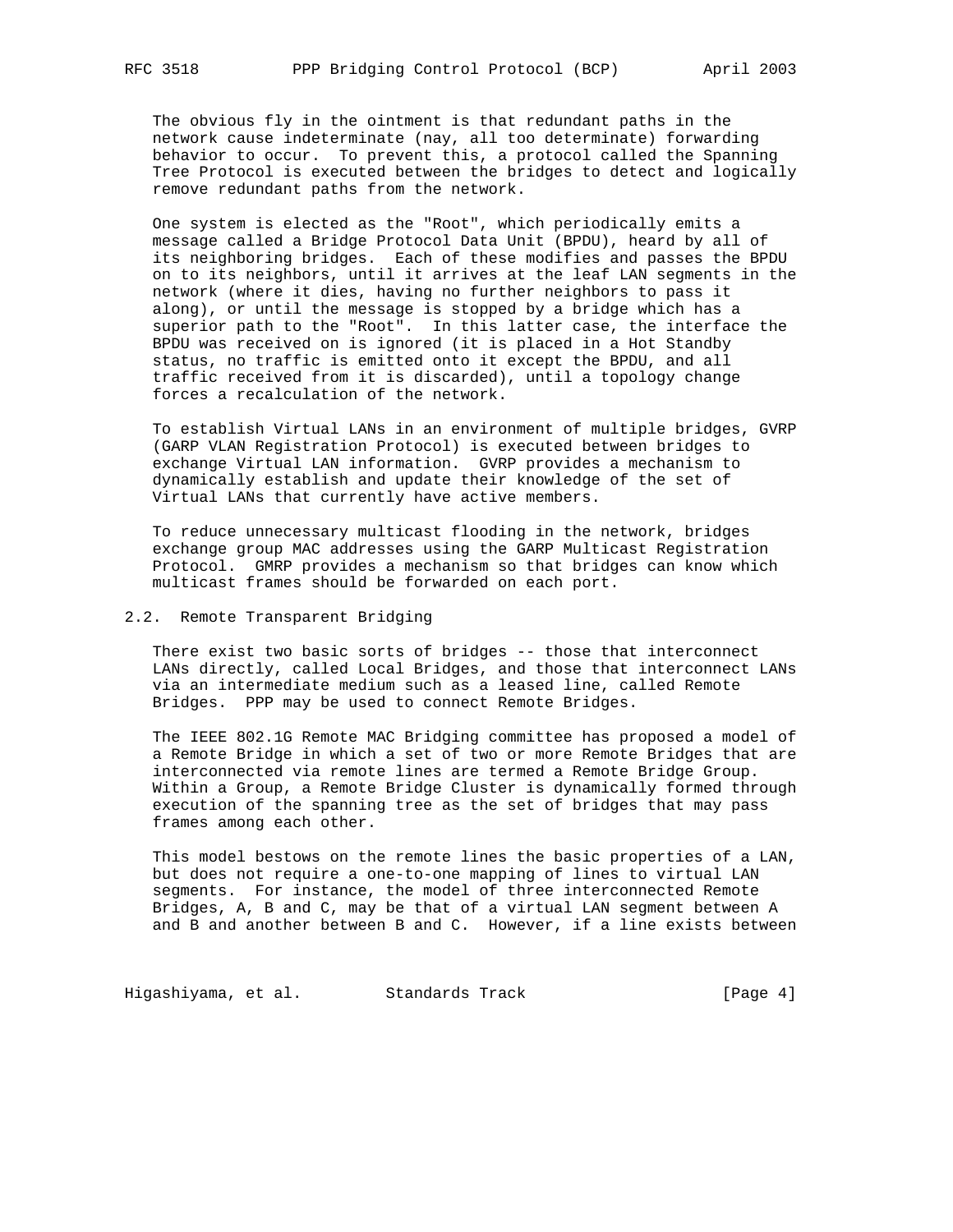Remote Bridges B and C, a frame could actually be sent directly from B to C, as long as there was the external appearance that it had travelled through A.

 IEEE 802.1G thus allows for a great deal of implementation freedom for features such as route optimization and load balancing, as long as the model is maintained.

 For simplicity, we discuss Remote Bridging in this document in terms of two Remote Bridges connected by a single line.

# 2.3. Source Routing

 The IEEE 802.1D Committee has standardized Source Routing for any MAC Type that allows its use. Currently, MAC Types that support Source Routing are FDDI and IEEE 802.5 Token Ring.

 The IEEE standard defines Source Routing only as a component of an SRT bridge. However, many bridges have been implemented which are capable of performing Source Routing alone. These are most commonly implemented in accordance either with the IBM Token-Ring Network Architecture Reference [1] or with the Source Routing Appendix of IEEE 802.1D-1998 [8].

 In the Source Routing approach, the originating system has the responsibility of indicating the path that the message should follow. It does this, if the message is directed off of the local segment, by including a variable length MAC header extension called the Routing Information Field (RIF). The RIF consists of one 16-bit word of flags and parameters, followed by zero or more segment-and-bridge identifiers. Each bridge en route determines from this source route list whether it should accept the message and how to forward it.

 In order to discover the path to a destination, the originating system transmits an Explorer frame. An All-Routes Explorer (ARE) frame follows all possible paths to a destination. A Spanning Tree

 Explorer (STE) frame follows only those paths defined by Bridge ports that the Spanning Tree Algorithm has put in Forwarding state. Port states do not apply to ARE or Specifically-Routed Frames. The destination system replies to each copy of an ARE frame with a Specifically-Routed Frame, and to an STE frame with an ARE frame. In either case, the originating station may receive multiple replies, from which it chooses the route it will use for future Specifically- Routed Frames.

Higashiyama, et al. Standards Track [Page 5]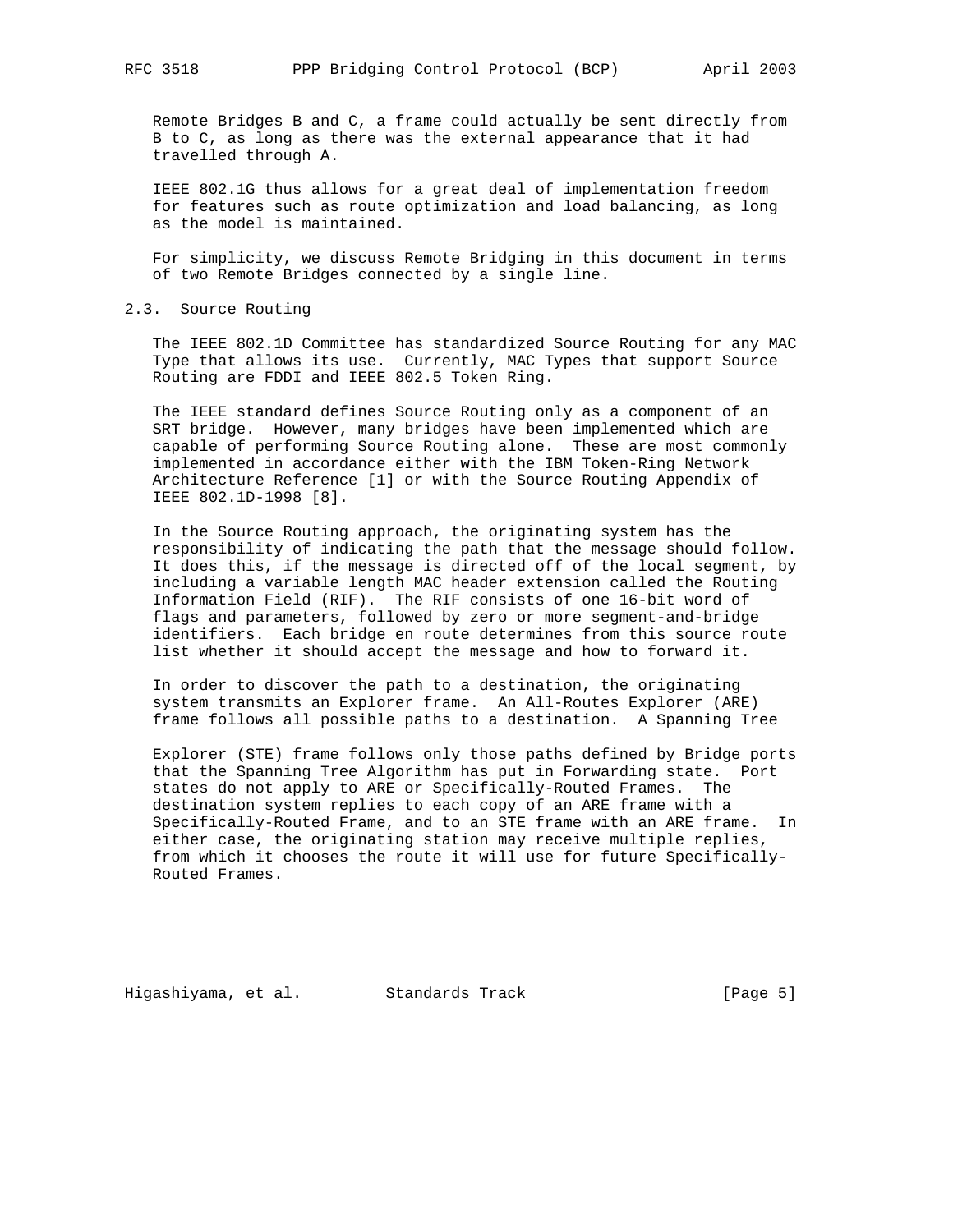The algorithm for Source Routing requires the bridge to be able to identify any interface by its segment-and-bridge identifier. When a packet is received that has the RIF present, a boolean in the RIF is inspected to determine whether the segment-and-bridge identifiers are to be inspected in "forward" or "reverse" sense. In its search, the bridge looks for the segment-and-bridge identifier of the interface the packet was received on, and forwards the packet toward the segment identified in the segment-and-bridge identifier that follows it.

GVRP and GMRP are available and effective on Source Routing networks.

# 2.4. Remote Source Route Bridging

 There is no Remote Source Route Bridge proposal in IEEE 802.1 at this time, although many vendors ship remote Source Routing Bridges.

 We allow for modelling the line either as a connection residing between two halves of a "split" Bridge (the split-bridge model), or as a LAN segment between two Bridges (the independent-bridge model). In the latter case, the line requires a LAN Segment ID.

 By default, PPP Source Route Bridges use the independent-bridge model. This requirement ensures interoperability in the absence of option negotiation. In order to use the split-bridge model, a system MUST successfully negotiate the Bridge-Identification Configuration Option.

 Although no option negotiation is required for a system to use the independent-bridge model, it is strongly recommended that systems using this model negotiate the Line-Identification Configuration Option. Doing so will verify correct configuration of the LAN Segment Id assigned to the line.

 When two PPP systems use the split-bridge model, the system that transmits an Explorer frame onto the PPP link MUST update the RIF on behalf of the two systems. The purpose of this constraint is to ensure interoperability and to preserve the simplicity of the bridging algorithm. For example, if the receiving system did not know whether the transmitting system had updated the RIF, it would have to scan the RIF and decide whether to update it. The choice of the transmitting system for the role of updating the RIF allows the system receiving the frame from the PPP link to forward the frame without processing the RIF.

 Given that source routing is configured on a line or set of lines, the specifics of the link state with respect to STE frames are defined by the Spanning Tree Protocol in use. Choice of the split-

Higashiyama, et al. Standards Track (Page 6)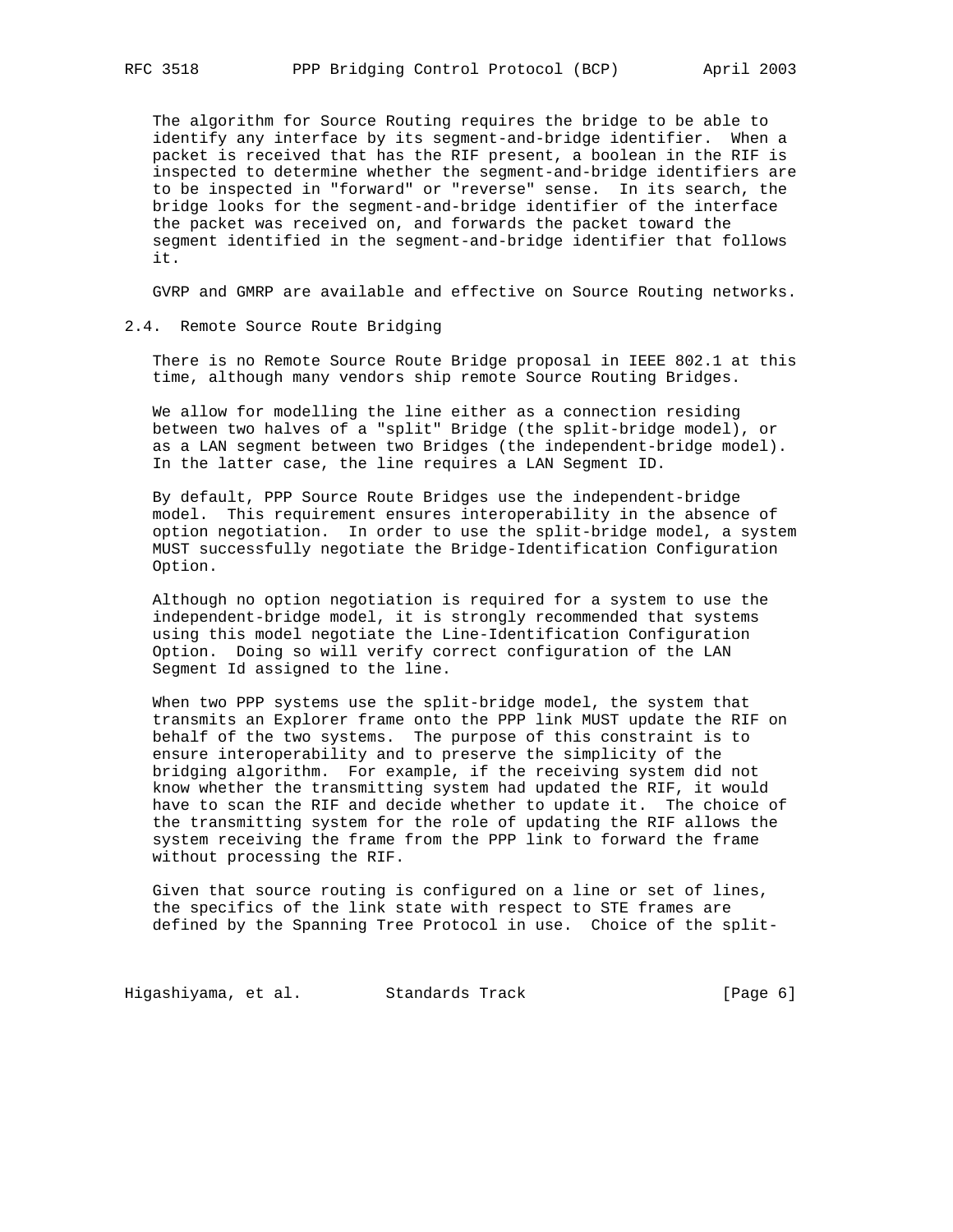bridge or independent-bridge model does not affect spanning tree operation. In both cases, the spanning tree protocol is executed on the two systems independently.

2.5. SR-TB Translational Bridging

 IEEE 802 is not currently addressing bridges that translate between Transparent Bridging and Source Routing. For the purposes of this standard, such a device is either a Transparent or a Source Routing bridge, and will act on the line in one of these two ways, just as it does on the LAN.

3. Traffic Services

 Several services are provided for the benefit of different system types and user configurations. These include LAN Frame Checksum Preservation, LAN Frame Checksum Generation, Tinygram Compression, and the identification of closed sets of LANs.

3.1. LAN Frame Checksum Preservation

 IEEE 802.1 stipulates that the Extended LAN must enjoy the same probability of undetected error that an individual LAN enjoys. Although there has been considerable debate concerning the algorithm, no other algorithm has been proposed than having the LAN Frame Checksum received by the ultimate receiver be the same value calculated by the original transmitter. Achieving this requires, of course, that the line protocols preserve the LAN Frame Checksum from end to end. The protocol is optimized towards this approach.

3.2. Traffic having no LAN Frame Checksum

 The fact that the protocol is optimized towards LAN Frame Checksum preservation raises twin questions: "What is the approach to be used by systems which, for whatever reason, cannot easily support Frame Checksum preservation?" and "What is the approach to be used when the system originates a message, which therefore has no Frame Checksum precalculated?".

 Surely, one approach would be to require stations to calculate the Frame Checksum in software if hardware support were unavailable; this would meet with profound dismay, and would raise serious questions of interpretation in a Bridge/Router.

 However, stations which implement LAN Frame Checksum preservation must already solve this problem, as they do originate traffic. Therefore, the solution adopted is that messages which have no Frame Checksum are tagged and carried across the line.

Higashiyama, et al. Standards Track Frack [Page 7]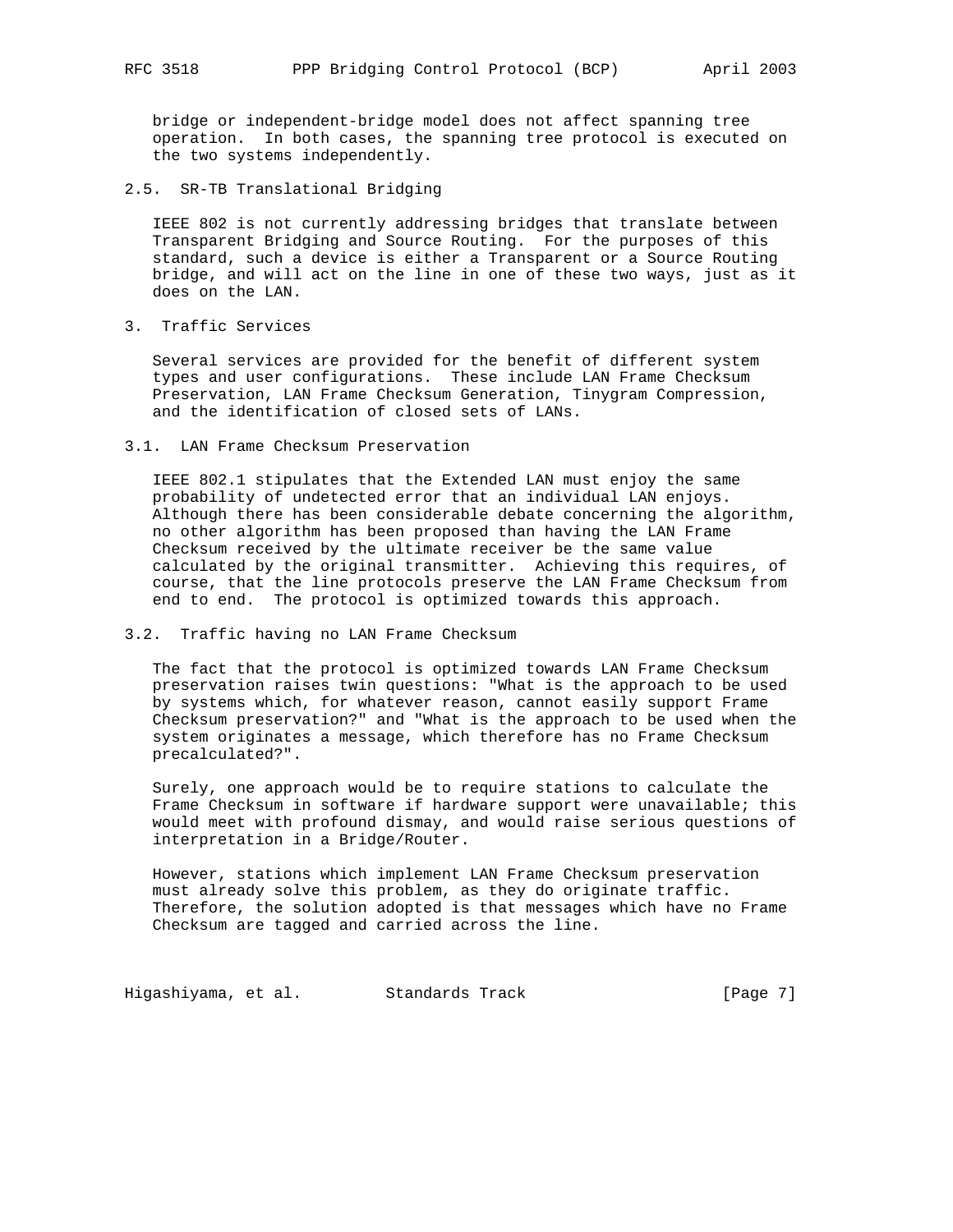When a system which does not implement LAN Frame Checksum preservation receives a frame having an embedded FCS, it converts it for its own use by removing the trailing four octets. When any system forwards a frame which contains no embedded FCS to a LAN, it forwards it in a way which causes the FCS to be calculated.

# 3.3. Tinygram Compression

 An issue in remote Ethernet bridging is that the protocols that are most attractive to bridge are prone to problems on low speed (64 KBPS and below) lines. This can be partially alleviated by observing that the vendors defining these protocols often fill the PDU with octets of ZERO. Thus, an Ethernet or IEEE 802.3 PDU received from a line that is (1) smaller than the minimum PDU size, and (2) has a LAN Frame Checksum present, must be padded by inserting zeroes between the last four octets and the rest of the PDU before transmitting it on a LAN. These protocols are frequently used for interactive sessions, and therefore are frequently this small.

 To prevent ambiguity, PDUs requiring padding are explicitly tagged. Compression is at the option of the transmitting station, and is probably performed only on low speed lines, perhaps under configuration control.

The pseudo-code in Appendix B describes the algorithms.

3.4. Virtual LANs

 IEEE 802.1Q defines Virtual LANs and their exchangeable VLAN Tagged frame format. Virtual LANs allow user multiple community groups to co-exist within one bridge. A bridging community is identified by its VLAN ID. If a system that supports Virtual LANs receives a frame from the LAN, that frame will be only emitted onto a LAN which belongs to the same community. In order to handle multiple communities on a single line, IEEE 802.1Q defines a VLAN Tagged Frame.

For example, suppose you have the following configuration:



Higashiyama, et al. Standards Track (Page 8)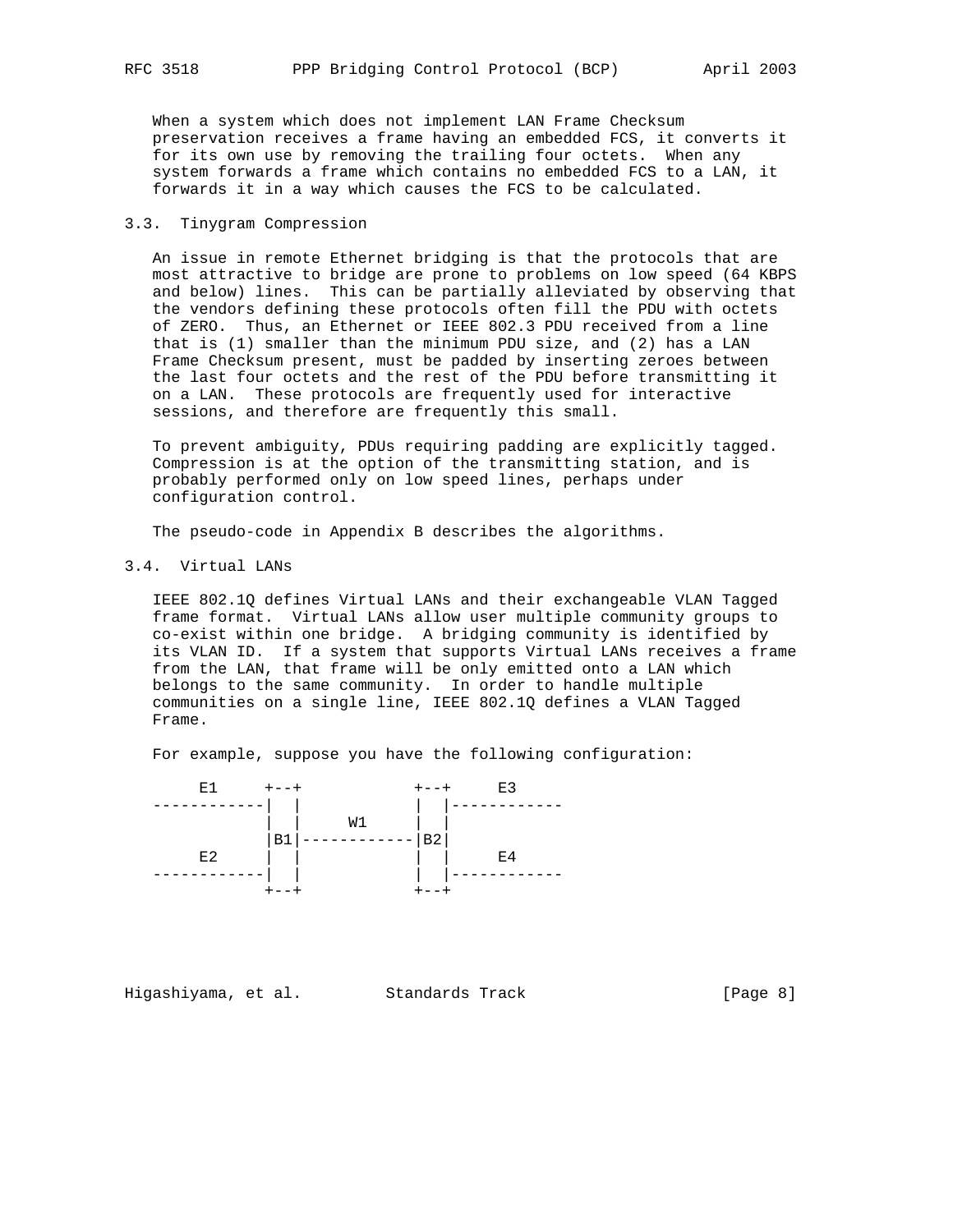E1, E2, E3, and E4 are Ethernet LANs (or Token Ring, FDDI, etc.). W1 is a WAN (PPP over T1). B1 and B2 are MAC level bridges.

 You want End Stations on E1 and E3 to communicate, and you want End Stations on E2 and E4 to communicate, but you do not want End Stations on E1 and E3 to communicate with End Stations on E2 and E4.

 This is true for Unicast, Multicast, and Broadcast traffic. If a broadcast datagram originates on E1, you want it only to be propagated to E3, and not on E2 or E4.

 Another way of looking at it is that E1 and E3 form a Virtual LAN, and E2 and E4 form a Virtual LAN, as if the following configuration were actually being used:

| E1 | +--+ W2 +--+ |        | E.3 |  |
|----|--------------|--------|-----|--|
|    |              |        |     |  |
|    | $+ - - +$    | $+--+$ |     |  |
|    |              |        |     |  |
| E2 | $+--+$ $W3$  | $+--+$ | F.4 |  |
|    |              |        |     |  |
|    |              |        |     |  |
|    | $+ - - +$    | $+--+$ |     |  |

# 3.5. Bridge Control Packet Indicator

 The Bridge Control Packet Indicator option is used to classify bridge control packets such as Spanning Tree BPDUs, GARP PDUs, etc. Protocols such as STP and GARP is to the bridging world as OSPF or BGP is to the routing world. Just as IP route update packets are marked with an IP precedence value of 6 or 7 and given preferential forwarding treatment [13], bridge control packets are marked in a similar fashion with the Bridge Control Packet Indicator bit.

 If the Bridge Control Packet Indicator option is enabled, a system MUST set a packet's Bridge Control Packet Indicator bit in the flags field to 1 if and only if it is an outgoing bridge control frame. Furthermore, a system MUST avoid dropping or significantly delaying bridge control packets.

 If the Bridge Control Packet Indicator option is disabled, a system MUST set the Bridge Control Packet Indicator bit to 0 for all frames. This preserves backward compatibility with RFC 2878 [14]. However, even if this option is disabled, a system SHOULD still avoid dropping or significantly delaying bridge control packets. This can be achieved through parsing the Destination MAC address field.

Higashiyama, et al. Standards Track [Page 9]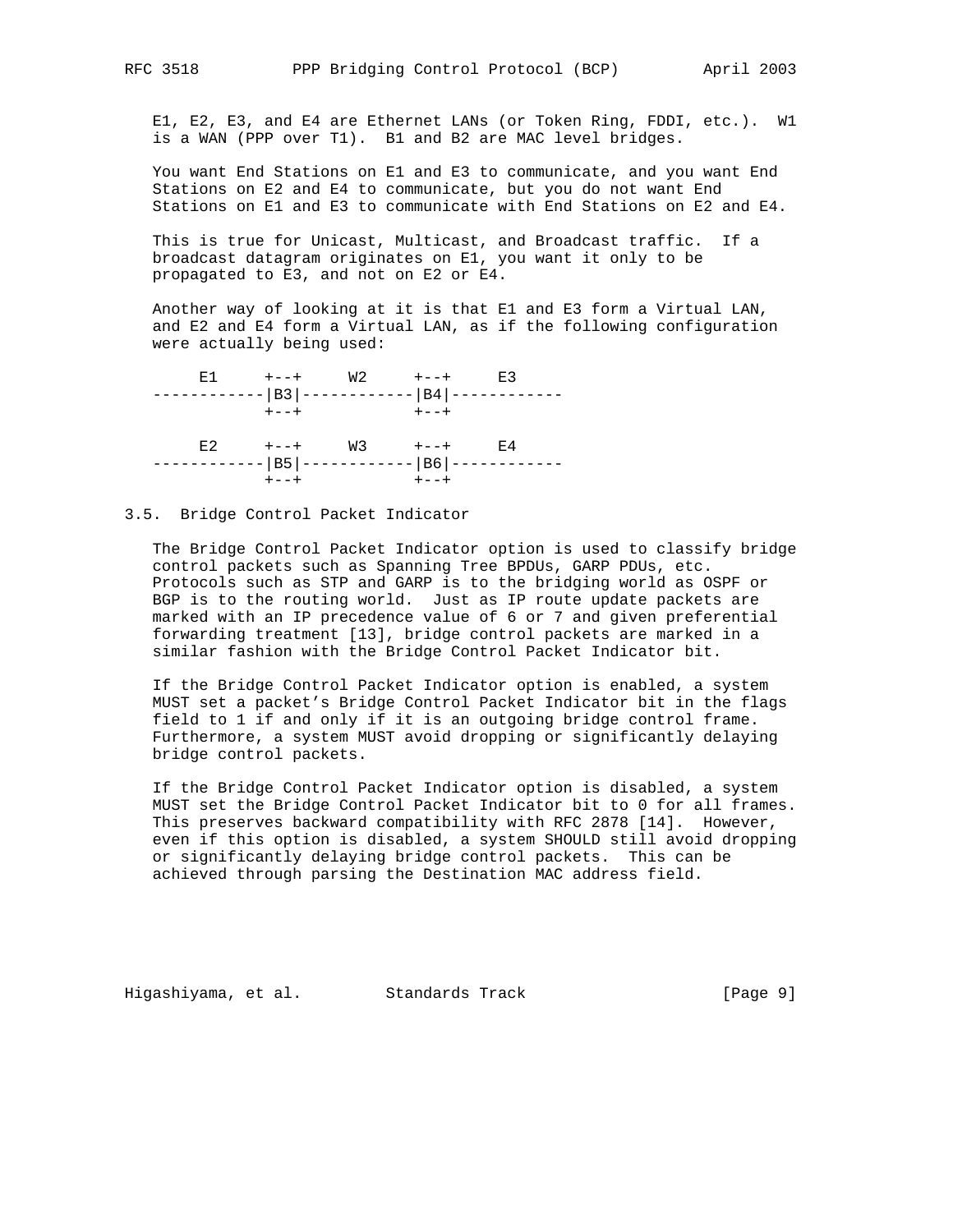## 4. A PPP Network Control Protocol for Bridging

 The Bridging Control Protocol (BCP) is responsible for configuring, enabling and disabling the bridge protocol modules on both ends of the point-to-point link. BCP uses the same packet exchange mechanism as the Link Control Protocol. BCP packets may not be exchanged until PPP has reached the Network-Layer Protocol phase. BCP packets received before this phase is reached SHOULD be silently discarded.

 The Bridging Control Protocol is exactly the same as the Link Control Protocol [6] with the following exceptions:

Frame Modifications

 The packet may utilize any modifications to the basic frame format which have been negotiated during the Link Establishment phase.

 Implementations SHOULD NOT negotiate Address-and-Control-Field- Compression or Protocol-Field-Compression on other than low speed links.

Data Link Layer Protocol Field

 Exactly one BCP packet is encapsulated in the PPP Information field, where the PPP Protocol field indicates type hex 8031 (BCP).

Code field

 Only Codes 1 through 7 (Configure-Request, Configure-Ack, Configure-Nak, Configure-Reject, Terminate-Request, Terminate-Ack and Code-Reject) are used. Other Codes SHOULD be treated as unrecognized and SHOULD result in Code-Rejects.

# Timeouts

 BCP packets may not be exchanged until PPP has reached the Network-Layer Protocol phase. An implementation SHOULD be prepared to wait for Authentication and Link Quality Determination to finish before timing out waiting for a Configure-Ack or other response. It is suggested that an implementation give up only after user intervention or a configurable amount of time.

Configuration Option Types

 BCP has a distinct set of Configuration Options, which are defined in this document.

Higashiyama, et al. Standards Track [Page 10]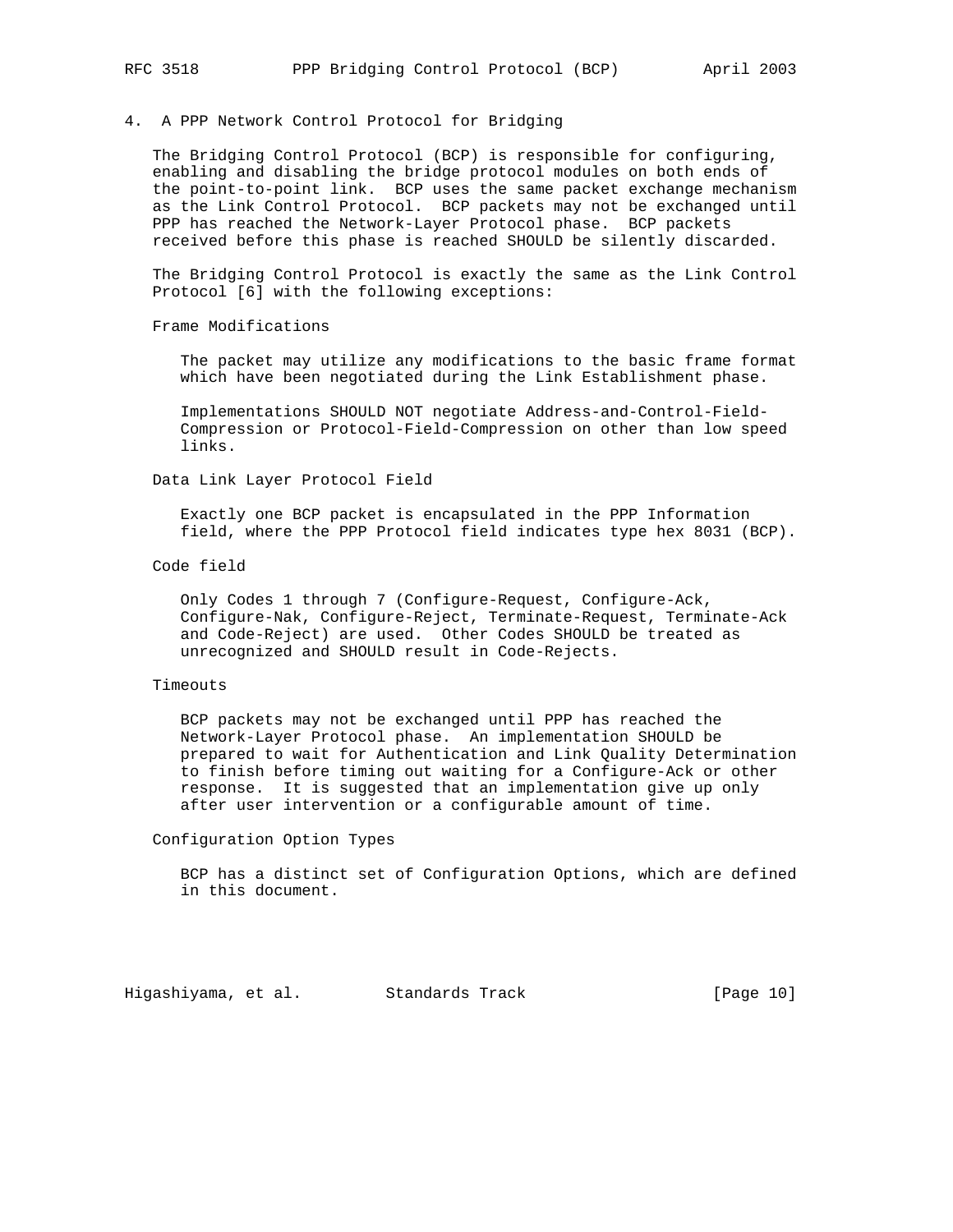# 4.1. Sending Bridge Frames

 Before any Bridged LAN Traffic or BPDUs may be communicated, PPP MUST reach the Network-Layer Protocol phase, and the Bridging Control Protocol MUST reach the Opened state.

 Exactly one Bridged LAN Traffic or BPDU is encapsulated in the PPP Information field, where the PPP Protocol field indicates type hex 0031 (Bridged PDU).

# 4.1.1. Maximum Receive Unit Considerations

 The maximum length of a Bridged datagram transmitted over a PPP link is the same as the maximum length of the Information field of a PPP encapsulated packet. Since there is no standard method for fragmenting and reassembling Bridged PDUs, PPP links supporting Bridging MUST negotiate an MRU large enough to support the MAC Types that are later negotiated for Bridging support. Because they include the MAC headers, even bridged Ethernet frames are larger than the default PPP MRU of 1500 octets.

# 4.1.2. Loopback and Link Quality Monitoring

 It is strongly recommended that PPP Bridge Protocol implementations utilize Magic Number Loopback Detection and Link-Quality-Monitoring. The 802.1 Spanning Tree protocol, which is integral to both Transparent Bridging and Source Routing (as standardized), is unidirectional during normal operation. Configuration BPDUs emanate from the Root system in the general direction of the leaves, without any reverse traffic except in response to network events.

# 4.1.3. Message Sequence

 The multiple link case requires consideration of message sequentiality. The transmitting system may determine either that the protocol being bridged requires transmissions to arrive in the order of their original transmission, and enqueue all transmissions on a given conversation onto the same link to force order preservation, or that the protocol does NOT require transmissions to arrive in the order of their original transmission, and use that knowledge to optimize the utilization of several links, enqueuing traffic to multiple links to minimize delay.

 In the absence of such a determination, the transmitting system MUST act as though all protocols require order preservation. Many protocols designed primarily for use on a single LAN require order preservation.

Higashiyama, et al. Standards Track [Page 11]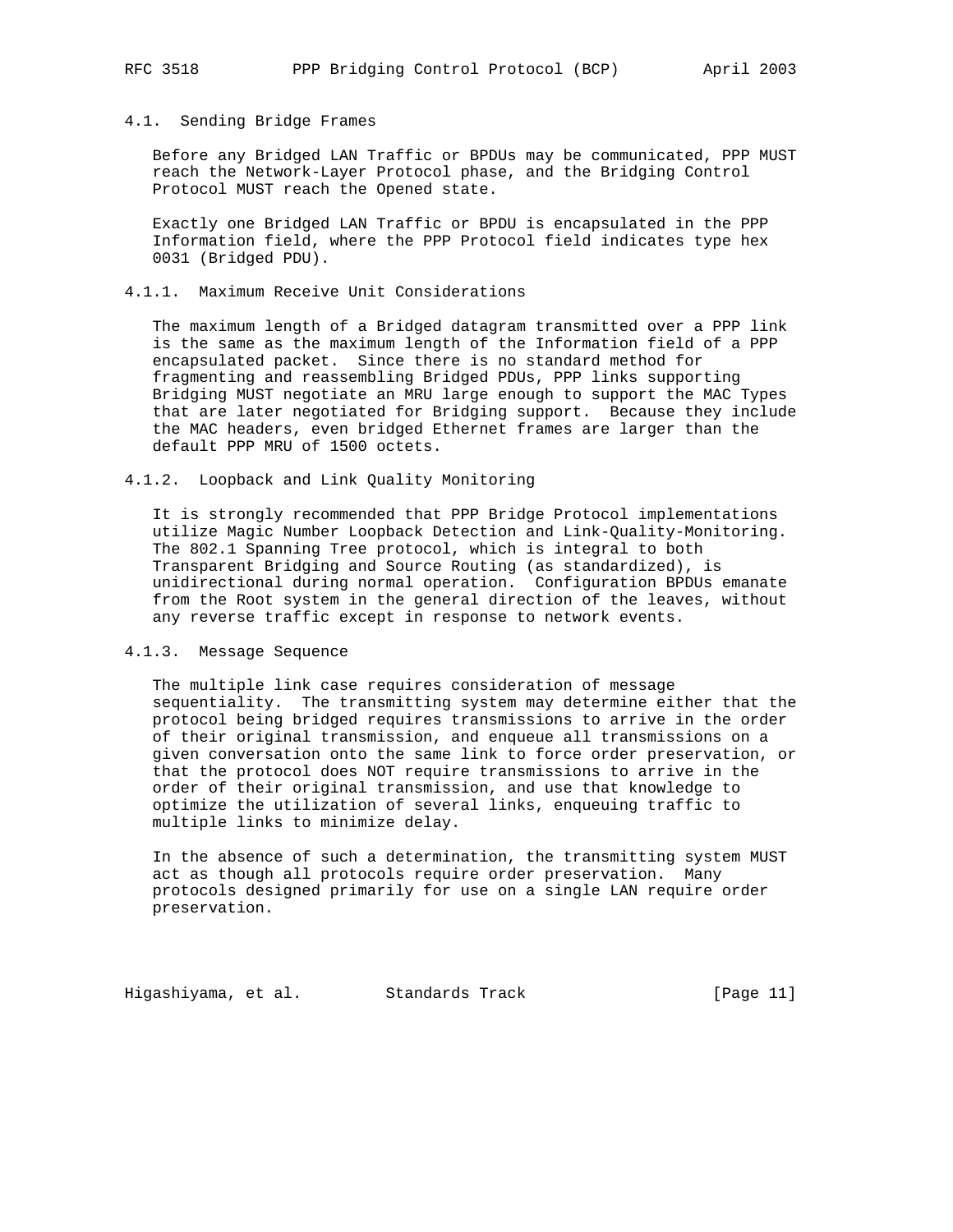PPP Multilink [7] and its multi-class extension [11] may be used to allow the use of multiple PPP links between a pair of systems without loss of message sequentiality. It treats the group of links as a single link with speed equal to the sum of the speeds of the links in the group.

# 4.1.4. Separation of Spanning Tree Domains

 It is conceivable that a network manager might wish to inhibit the exchange of BPDUs on a link in order to logically divide two regions into separate Spanning Trees with different Roots (and potentially different Spanning Tree implementations or algorithms). In order to do that, he should configure both ends to not exchange BPDUs on a link. An implementation that does not support any spanning tree protocol MUST silently discard any received IEEE 802.1D BPDU packets.

 If a bridge is connected to an old BCP bridge [10], the other bridge cannot operate according to this specification. Options are therefore to decide that:

- (a) If the bridge wants to terminate the connection, it sends a Terminate-Request and terminate the connection.
- (b) If the bridge wants to run the connection but not receive old BPDUs, its only option is to run without spanning tree on the link at all, which is dangerous. It should Configure-Reject the option and advise the network administration that it has done so.
- (c) If the bridge chooses to be entirely backward compatible, it sends Configure-Ack and operates in the manner described in Appendix A.

 In the event that both the new Management-Inline Option and the Spanning-Tree-Protocol-Configuration Option are configure-rejected, indicating that the peer implements no spanning tree protocol at all and doesn't understand the options, it is an incomplete implementation. For safety reasons the system should cease attempting to configure bridging, and log the fact. If the peer was configure-rejecting the options in order to disable spanning tree entirely, it understood the option but could not within its configuration comply. It should have sent the Spanning-Tree- Protocol-Configuration Option with the value NULL.

Implementations SHOULD implement a backward compatibility mode.

Higashiyama, et al. Standards Track [Page 12]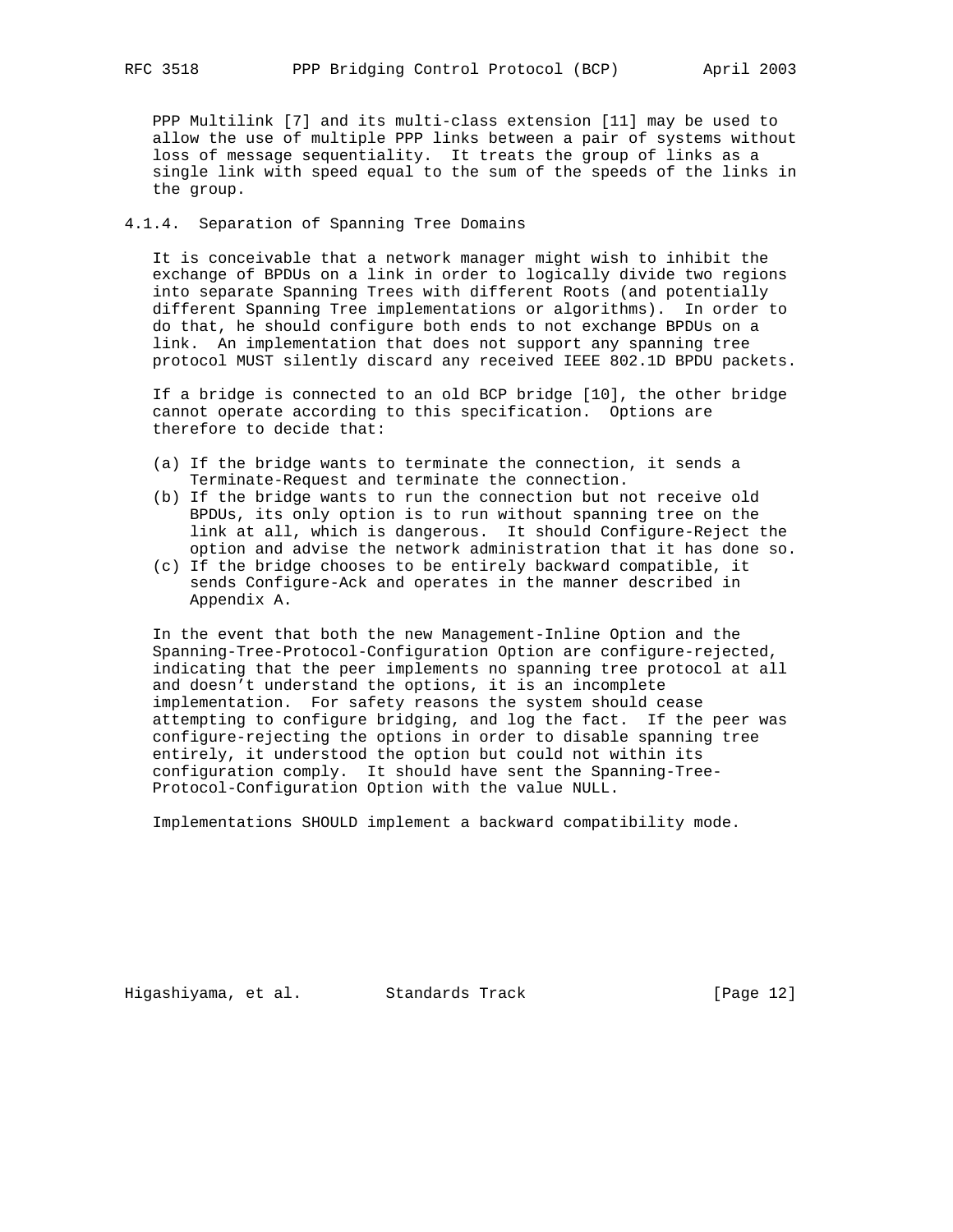# 4.2. Bridged LAN Traffic (IEEE 802 Untagged Frame)

 For Bridging LAN traffic, the format of the frame on the line is shown below. This format is used if the traffic does not include VLAN ID and priority.

The fields are transmitted from left to right.

802.3 Frame format (IEEE 802 Un-tagged Frame)

0  $1$  2 3 0 1 2 3 4 5 6 7 8 9 0 1 2 3 4 5 6 7 8 9 0 1 2 3 4 5 6 7 8 9 0 1 +-+-+-+-+-+-+-+-+ | HDLC FLAG | +-+-+-+-+-+-+-+-+-+-+-+-+-+-+-+-+-+-+-+-+-+-+-+-+-+-+-+-+-+-+-+-+ Address and Control | 0x00 | 0x31 | +-+-+-+-+-+-+-+-+-+-+-+-+-+-+-+-+-+-+-+-+-+-+-+-+-+-+-+-+-+-+-+-+ |F|0|Z|B| Pads | MAC Type | Destination MAC Address | +-+-+-+-+-+-+-+-+-+-+-+-+-+-+-+-+-+-+-+-+-+-+-+-+-+-+-+-+-+-+-+-+ Destination MAC Address +-+-+-+-+-+-+-+-+-+-+-+-+-+-+-+-+-+-+-+-+-+-+-+-+-+-+-+-+-+-+-+-+ Source MAC Address +-+-+-+-+-+-+-+-+-+-+-+-+-+-+-+-+-+-+-+-+-+-+-+-+-+-+-+-+-+-+-+-+ Source MAC Address | Length/Type +-+-+-+-+-+-+-+-+-+-+-+-+-+-+-+-+-+-+-+-+-+-+-+-+-+-+-+-+-+-+-+-+ LLC data ... +-+-+-+-+-+-+-+-+-+-+-+-+-+-+-+-+-+-+-+-+-+-+-+-+-+-+-+-+-+-+-+-+ LAN FCS (optional) +-+-+-+-+-+-+-+-+-+-+-+-+-+-+-+-+-+-+-+-+-+-+-+-+-+-+-+-+-+-+-+-+ potential line protocol pad +-+-+-+-+-+-+-+-+-+-+-+-+-+-+-+-+-+-+-+-+-+-+-+-+-+-+-+-+-+-+-+-+ Frame FCS | HDLC FLAG | +-+-+-+-+-+-+-+-+-+-+-+-+-+-+-+-+-+-+-+-+-+-+-+-+

Higashiyama, et al. Standards Track [Page 13]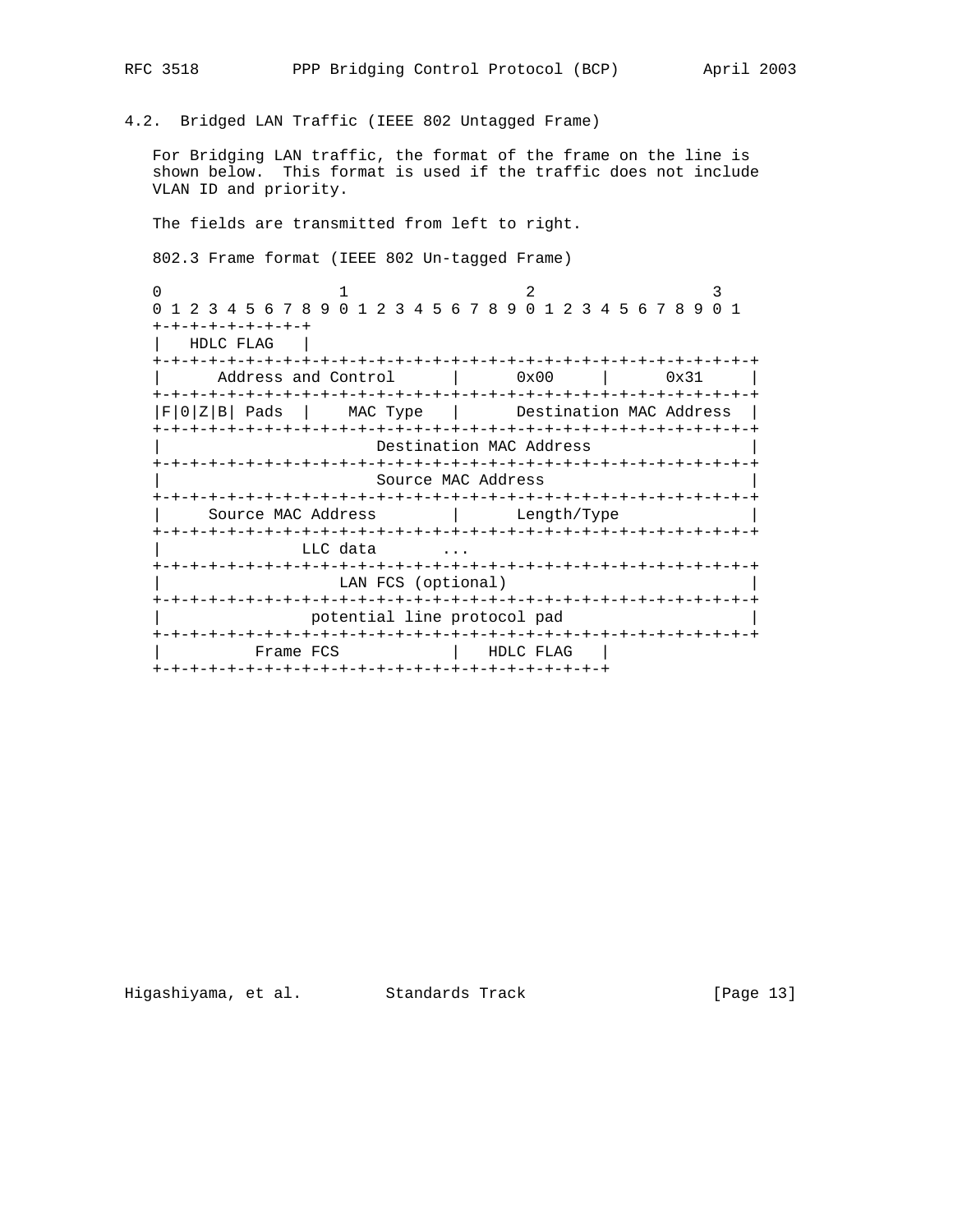802.4/802.5/FDDI Frame format (IEEE 802 Un-tagged Frame)

```
0 1 2 3
 0 1 2 3 4 5 6 7 8 9 0 1 2 3 4 5 6 7 8 9 0 1 2 3 4 5 6 7 8 9 0 1
   +-+-+-+-+-+-+-+-+
    | HDLC FLAG |
   +-+-+-+-+-+-+-+-+-+-+-+-+-+-+-+-+-+-+-+-+-+-+-+-+-+-+-+-+-+-+-+-+
       Address and Control | 0x00 | 0x31 | +-+-+-+-+-+-+-+-+-+-+-+-+-+-+-+-+-+-+-+-+-+-+-+-+-+-+-+-+-+-+-+-+
   |F|0|Z|B| Pads | MAC Type | Pad Byte | Frame Control |
   +-+-+-+-+-+-+-+-+-+-+-+-+-+-+-+-+-+-+-+-+-+-+-+-+-+-+-+-+-+-+-+-+
                       Destination MAC Address
   +-+-+-+-+-+-+-+-+-+-+-+-+-+-+-+-+-+-+-+-+-+-+-+-+-+-+-+-+-+-+-+-+
      Destination MAC Address | Source MAC Address
   +-+-+-+-+-+-+-+-+-+-+-+-+-+-+-+-+-+-+-+-+-+-+-+-+-+-+-+-+-+-+-+-+
                       Source MAC Address
   +-+-+-+-+-+-+-+-+-+-+-+-+-+-+-+-+-+-+-+-+-+-+-+-+-+-+-+-+-+-+-+-+
                | LLC data ...
   +-+-+-+-+-+-+-+-+-+-+-+-+-+-+-+-+-+-+-+-+-+-+-+-+-+-+-+-+-+-+-+-+
                   LAN FCS (optional)
   +-+-+-+-+-+-+-+-+-+-+-+-+-+-+-+-+-+-+-+-+-+-+-+-+-+-+-+-+-+-+-+-+
              optional Data Link Layer padding
   +-+-+-+-+-+-+-+-+-+-+-+-+-+-+-+-+-+-+-+-+-+-+-+-+-+-+-+-+-+-+-+-+
           Frame FCS | HDLC FLAG |
   +-+-+-+-+-+-+-+-+-+-+-+-+-+-+-+-+-+-+-+-+-+-+-+-+
```
#### Address and Control

As defined by the framing in use.

# PPP Protocol

0x0031 for PPP Bridging

#### Flags

 bit F: Set if the LAN FCS Field is present bit 0: reserved, must be zero bit Z: Set if IEEE 802.3 Pad must be zero filled to minimum size bit B: Set if the frame is a bridge control packet. See section 3.5 for details.

# Pads

 Any PPP frame may have padding inserted in the "Optional Data Link Layer Padding" field. This number tells the receiving system how many pad octets to strip off.

Higashiyama, et al. Standards Track [Page 14]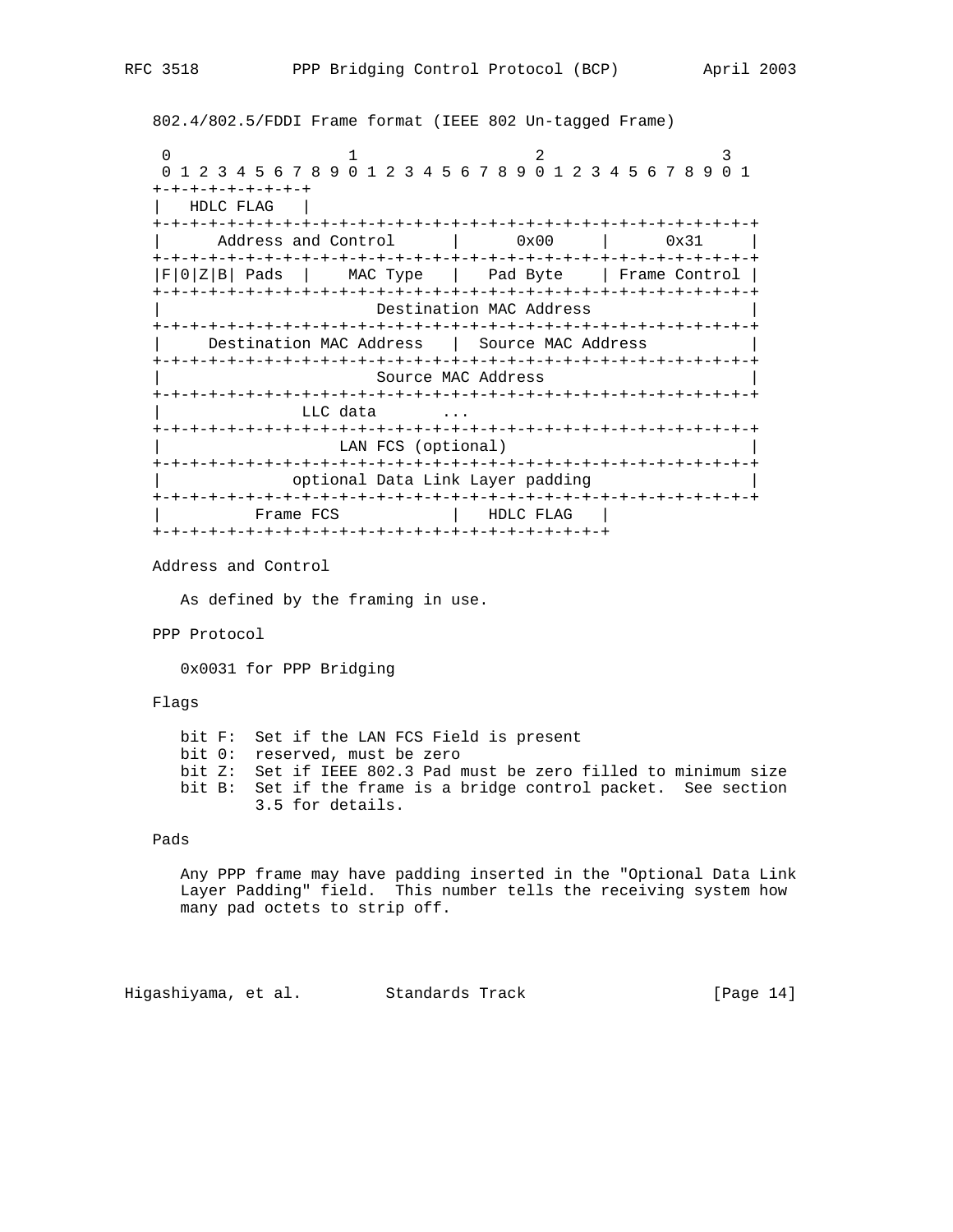MAC Type

 Up-to-date values of the MAC Type field are specified in the most recent "Assigned Numbers" RFC [4]. Current values are assigned as follows:

| $0:$ reserved                                   |                              |
|-------------------------------------------------|------------------------------|
| 1: IEEE 802.3/Ethernet with canonical addresses |                              |
| 2: IEEE 802.4                                   | with canonical addresses     |
| 3: IEEE 802.5                                   | with non-canonical addresses |
| 4: FDDT                                         | with non-canonical addresses |
| 5-10: reserved                                  |                              |
| 11: IEEE 802.5                                  | with canonical addresses     |
| 12: FDDT                                        | with canonical addresses     |
|                                                 |                              |

 "Canonical" is the address format defined as standard address representation by the IEEE. In this format, the bit within each byte that is to be transmitted first on a LAN is represented as the least significant bit. In contrast, in non-canonical form, the bit within each byte that is to be transmitted first is represented as the most-significant bit. Many LAN interface implementations use non-canonical form. In both formats, bytes are represented in the order of transmission.

 If an implementation supports a MAC Type that is the higher numbered format of that MAC Type, then it MUST also support the lower-numbered format of that MAC Type. For example, if an implementation supports FDDI with canonical address format, then it MUST also support FDDI with non-canonical address format. The purpose of this requirement is to provide backward compatibility with earlier versions of this specification.

 A system MUST NOT transmit a MAC Type numbered higher than 4 unless it has received from its peer a MAC-Support Configuration Option indicating that the peer is willing to receive frames of that MAC Type.

Frame Control

 On 802.4, 802.5, and FDDI LANs, there are a few octets preceding the Destination MAC Address, one of which is protected by the FCS.

 The MAC Type of the frame determines the contents of the Frame Control field. A pad octet is present to provide 32-bit packet alignment.

Higashiyama, et al. Standards Track [Page 15]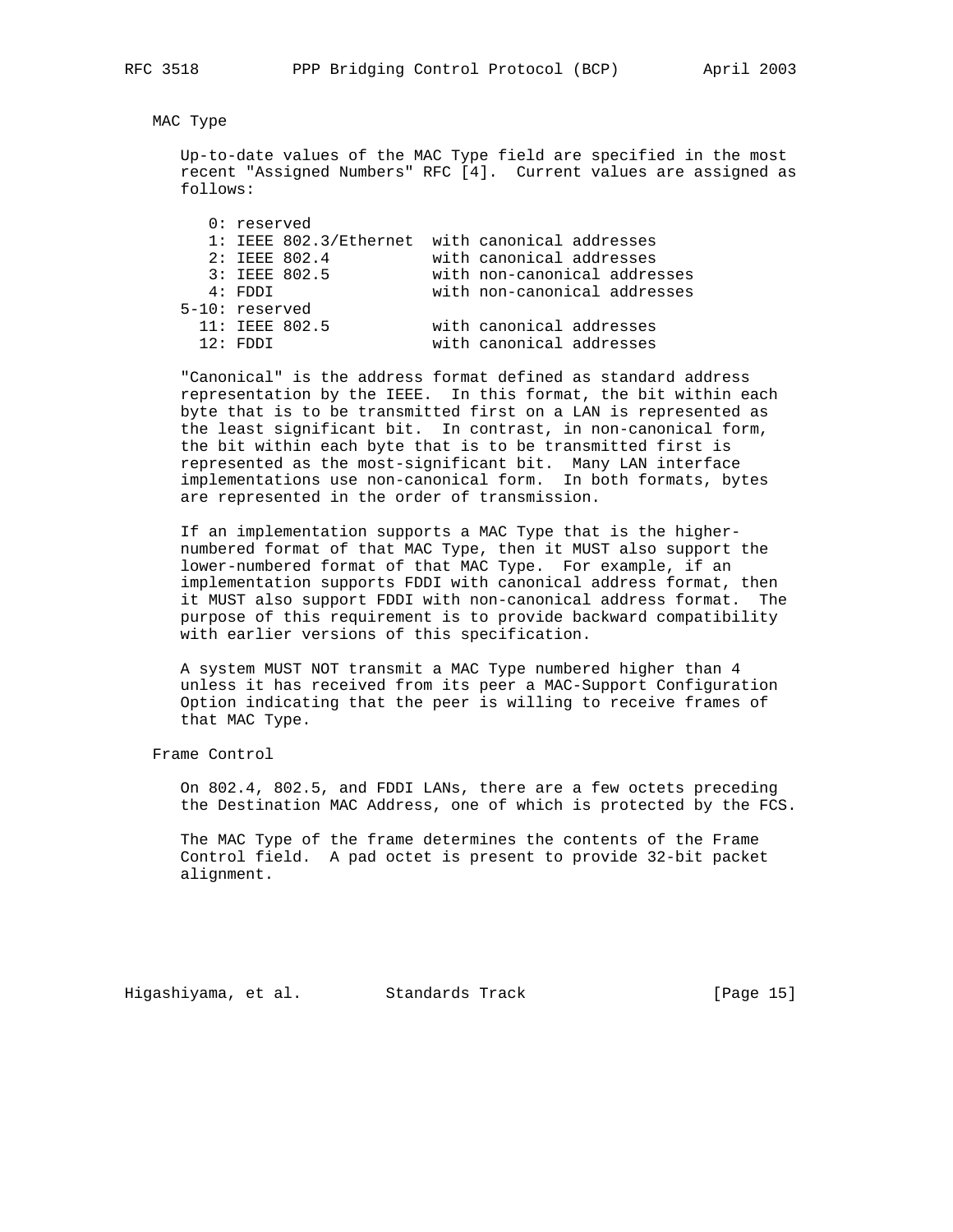Destination MAC Address

 As defined by the IEEE. The MAC Type field defines the bit ordering.

Source MAC Address

 As defined by the IEEE. The MAC Type field defines the bit ordering.

LLC data

 This is the remainder of the MAC frame which is (or would be were it present) protected by the LAN FCS.

 For example, the 802.5 Access Control field, and Status Trailer are not meaningful to transmit to another ring, and are omitted.

## LAN FCS

 If present, this is the LAN FCS which was calculated by (or which appears to have been calculated by) the originating station. If the LAN FCS flag is not set, then this field is not present, and the PDU is four octets shorter.

Optional Data Link Layer Padding

 Any PPP frame may have padding inserted between the Information field and the Frame FCS. The Pads field contains the length of this padding, which may not exceed 15 octets.

 The PPP LCP Extensions [5] specify a self-describing pad. Implementations are encouraged to set the Pads field to zero, and use the self-describing pad instead.

Frame FCS

 Mentioned primarily for clarity. The FCS used on the PPP link is separate from and unrelated to the LAN FCS.

Higashiyama, et al. Standards Track [Page 16]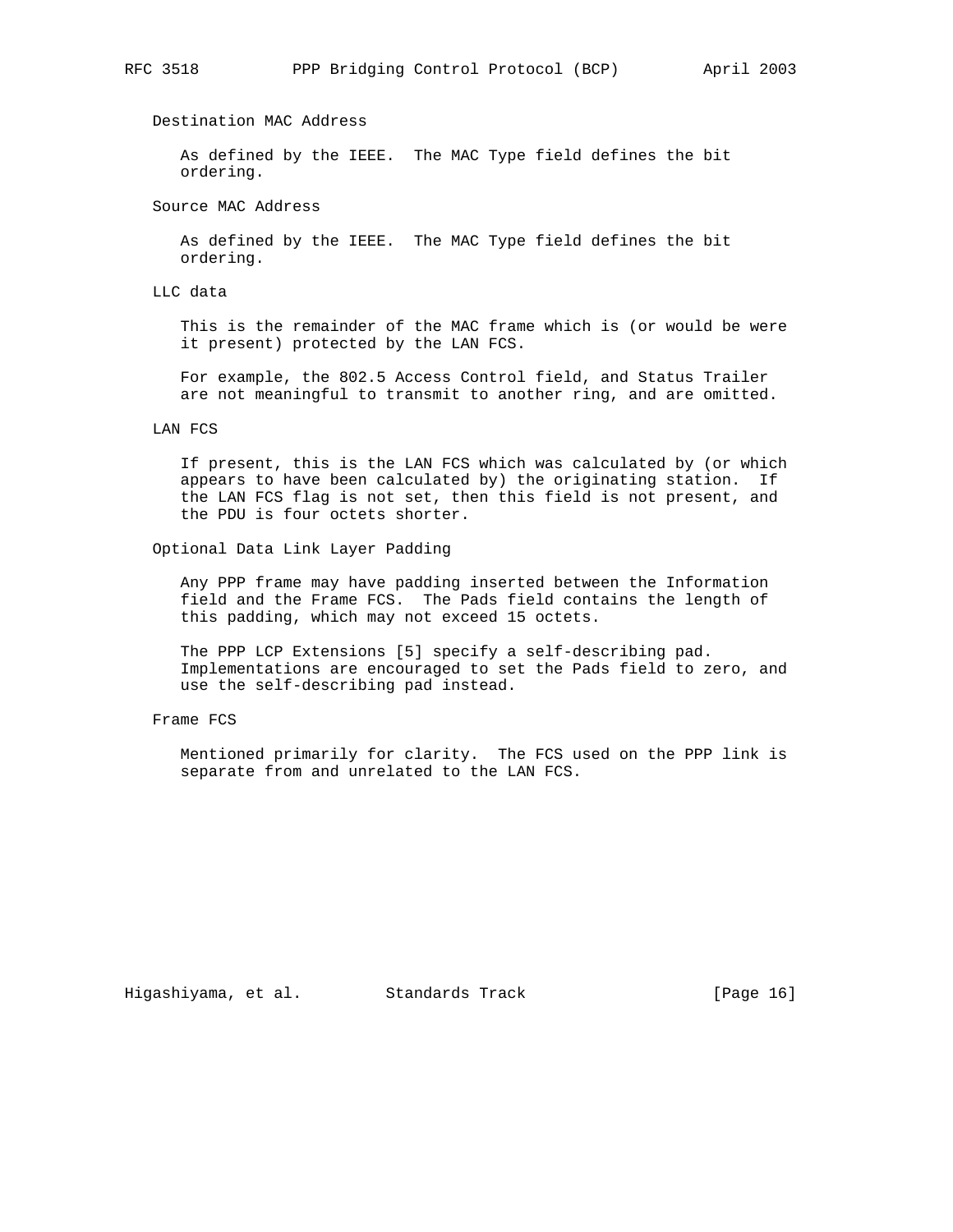# 4.3. Bridged LAN Traffic in IEEE 802 Tagged Frame

 To connect two or more Virtual LAN segments, the frame MUST include its VLAN ID and priority. An IEEE 802 Tagged Frame may be used if the IEEE-802-Tagged-Frame Option is accepted by the peer. The format of the frame on the line is shown below.

The fields are transmitted from left to right.

802.3 Frame format (IEEE 802 Tagged Frame)

| 1 2 3 4 5 6 7 8 9 0 1 2 3 4 5 6 7 8 9 0 1 2 3 4 5 6 7 8 9 | 0 <sub>1</sub>                 |  |  |  |  |  |  |  |  |  |  |  |  |  |
|-----------------------------------------------------------|--------------------------------|--|--|--|--|--|--|--|--|--|--|--|--|--|
| +-+-+-+-+-+-+-+                                           |                                |  |  |  |  |  |  |  |  |  |  |  |  |  |
| HDLC FLAG                                                 |                                |  |  |  |  |  |  |  |  |  |  |  |  |  |
|                                                           | -+-+-+-+-+-+-+-+-+-+           |  |  |  |  |  |  |  |  |  |  |  |  |  |
| Address and Control                                       | $0 \times 00$<br>$0 \times 31$ |  |  |  |  |  |  |  |  |  |  |  |  |  |
|                                                           |                                |  |  |  |  |  |  |  |  |  |  |  |  |  |
| F[0 Z B]<br>Pads<br>MAC Type                              | Destination MAC Address        |  |  |  |  |  |  |  |  |  |  |  |  |  |
|                                                           |                                |  |  |  |  |  |  |  |  |  |  |  |  |  |
| Destination MAC Address                                   |                                |  |  |  |  |  |  |  |  |  |  |  |  |  |
|                                                           |                                |  |  |  |  |  |  |  |  |  |  |  |  |  |
| Source MAC Address                                        |                                |  |  |  |  |  |  |  |  |  |  |  |  |  |
| Source MAC Address                                        | $0 \times 81$<br>$0 \times 00$ |  |  |  |  |  |  |  |  |  |  |  |  |  |
|                                                           |                                |  |  |  |  |  |  |  |  |  |  |  |  |  |
| $\vert$ C $\vert$<br>Pri<br>VLAN ID                       | Length/Type                    |  |  |  |  |  |  |  |  |  |  |  |  |  |
|                                                           |                                |  |  |  |  |  |  |  |  |  |  |  |  |  |
| LLC data                                                  |                                |  |  |  |  |  |  |  |  |  |  |  |  |  |
|                                                           |                                |  |  |  |  |  |  |  |  |  |  |  |  |  |
| LAN FCS (optional)                                        |                                |  |  |  |  |  |  |  |  |  |  |  |  |  |
|                                                           |                                |  |  |  |  |  |  |  |  |  |  |  |  |  |
| potential line protocol pad                               |                                |  |  |  |  |  |  |  |  |  |  |  |  |  |
|                                                           |                                |  |  |  |  |  |  |  |  |  |  |  |  |  |
| Frame FCS                                                 | HDLC FLAG                      |  |  |  |  |  |  |  |  |  |  |  |  |  |
|                                                           |                                |  |  |  |  |  |  |  |  |  |  |  |  |  |

Higashiyama, et al. Standards Track (Page 17)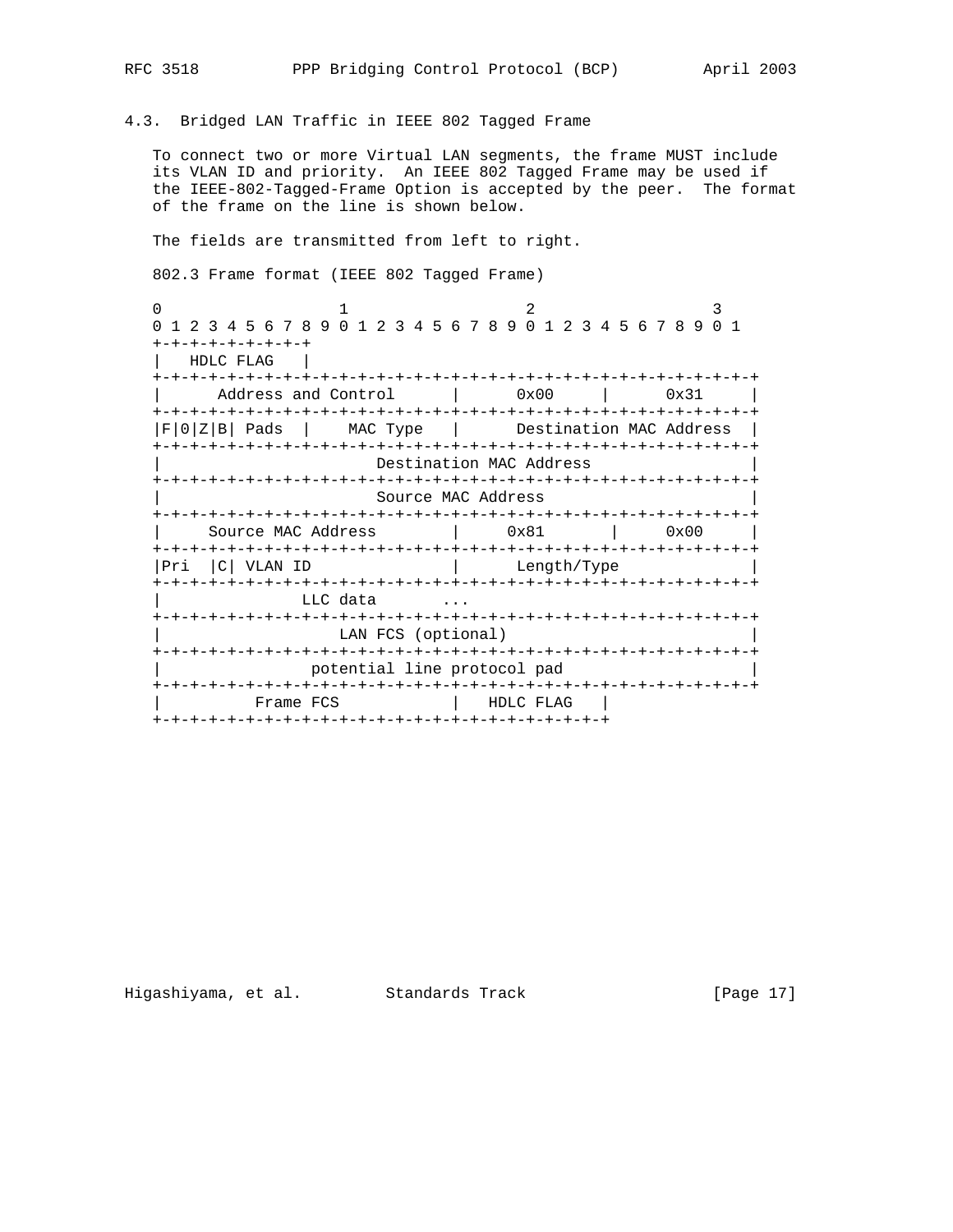```
 802.4/802.5/FDDI Frame format (IEEE 802 Tagged Frame)
```

```
0 1 2 3
 0 1 2 3 4 5 6 7 8 9 0 1 2 3 4 5 6 7 8 9 0 1 2 3 4 5 6 7 8 9 0 1
   +-+-+-+-+-+-+-+-+
    | HDLC FLAG |
   +-+-+-+-+-+-+-+-+-+-+-+-+-+-+-+-+-+-+-+-+-+-+-+-+-+-+-+-+-+-+-+-+
       Address and Control | 0x00 | 0x31 |
   +-+-+-+-+-+-+-+-+-+-+-+-+-+-+-+-+-+-+-+-+-+-+-+-+-+-+-+-+-+-+-+-+
   |F|0|Z|B| Pads | MAC Type | Pad Byte | Frame Control |
   +-+-+-+-+-+-+-+-+-+-+-+-+-+-+-+-+-+-+-+-+-+-+-+-+-+-+-+-+-+-+-+-+
                       Destination MAC Address
   +-+-+-+-+-+-+-+-+-+-+-+-+-+-+-+-+-+-+-+-+-+-+-+-+-+-+-+-+-+-+-+-+
      Destination MAC Address | Source MAC Address
   +-+-+-+-+-+-+-+-+-+-+-+-+-+-+-+-+-+-+-+-+-+-+-+-+-+-+-+-+-+-+-+-+
                        Source MAC Address
   +-+-+-+-+-+-+-+-+-+-+-+-+-+-+-+-+-+-+-+-+-+-+-+-+-+-+-+-+-+-+-+-+
                     | SNAP-encoded TPID |
   +-+-+-+-+-+-+-+-+-+-+-+-+-+-+-+-+-+-+-+-+-+-+-+-+-+-+-+-+-+-+-+-+
                     | SNAP-encoded TPID |
   +-+-+-+-+-+-+-+-+-+-+-+-+-+-+-+-+-+-+-+-+-+-+-+-+-+-+-+-+-+-+-+-+
   |Pri |C| VLAN ID |
   +-+-+-+-+-+-+-+-+-+-+-+-+-+-+-+-+
                LLC data ...
   +-+-+-+-+-+-+-+-+-+-+-+-+-+-+-+-+-+-+-+-+-+-+-+-+-+-+-+-+-+-+-+-+
                    LAN FCS (optional)
   +-+-+-+-+-+-+-+-+-+-+-+-+-+-+-+-+-+-+-+-+-+-+-+-+-+-+-+-+-+-+-+-+
               optional Data Link Layer padding
   +-+-+-+-+-+-+-+-+-+-+-+-+-+-+-+-+-+-+-+-+-+-+-+-+-+-+-+-+-+-+-+-+
           Frame FCS | HDLC FLAG |
   +-+-+-+-+-+-+-+-+-+-+-+-+-+-+-+-+-+-+-+-+-+-+-+-+
```
Address and Control

As defined by the framing in use.

PPP Protocol

0x0031 for PPP Bridging

## Flags

 bit F: Set if the LAN FCS Field is present bit 0: reserved, must be zero bit Z: Set if IEEE 802.3 Pad must be zero filled to minimum size bit B: Set if the frame is a bridge control packet. See section 3.5 for details.

Higashiyama, et al. Standards Track [Page 18]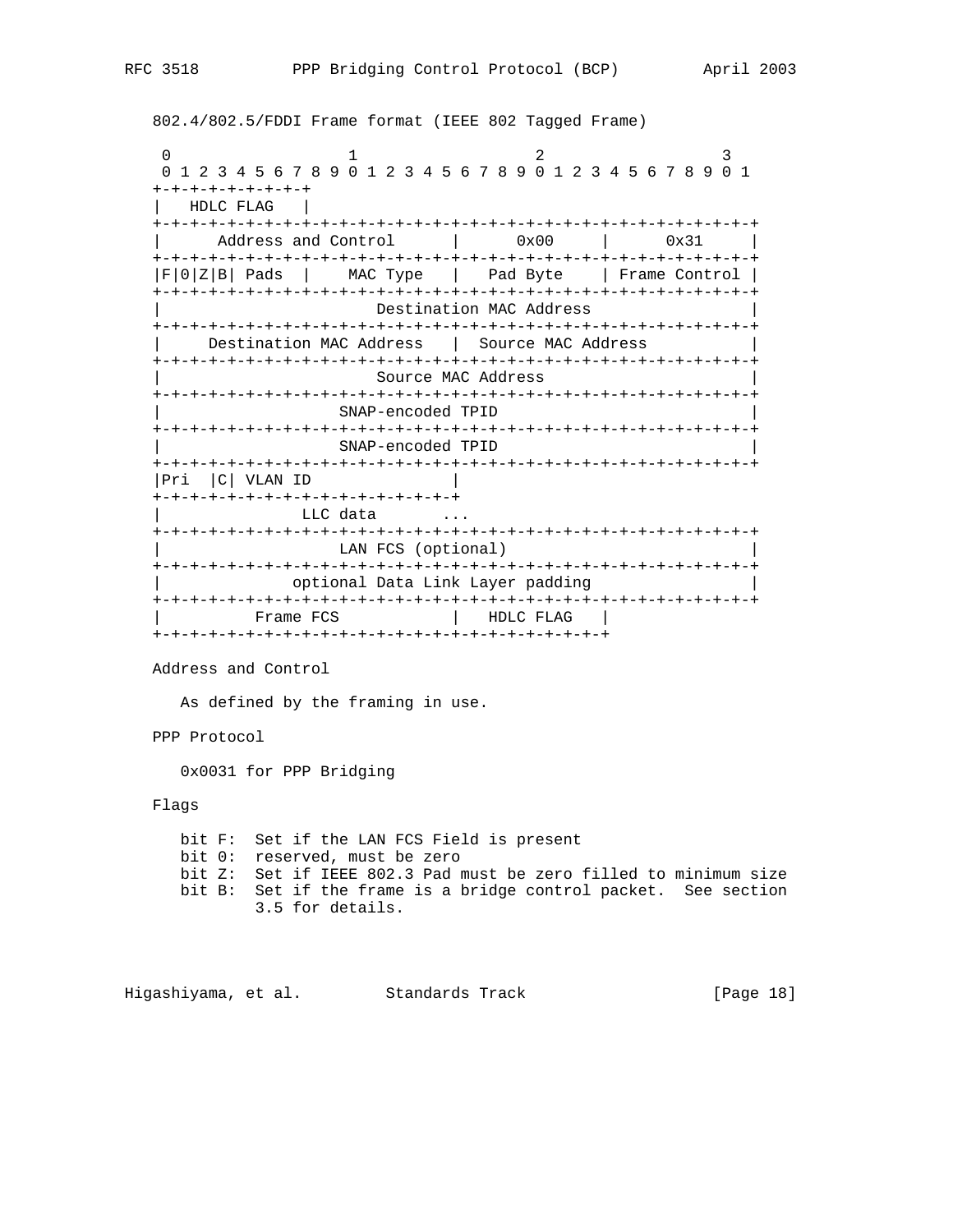#### Pads

 Any PPP frame may have padding inserted in the "Optional Data Link Layer Padding" field. This number tells the receiving system how many pad octets to strip off.

#### MAC Type

 Up-to-date values of the MAC Type field are specified in the most recent "Assigned Numbers" RFC [4]. Current values are assigned as follows:

| $0:$ reserved                                   |                              |  |
|-------------------------------------------------|------------------------------|--|
| 1: IEEE 802.3/Ethernet with canonical addresses |                              |  |
| 2: IEEE 802.4                                   | with canonical addresses     |  |
| 3: IEEE 802.5                                   | with non-canonical addresses |  |
| 4: FDDT                                         | with non-canonical addresses |  |
| $5-10:$ reserved                                |                              |  |
| 11: IEEE 802.5                                  | with canonical addresses     |  |
| דחחד: 12:                                       | with canonical addresses     |  |
|                                                 |                              |  |

 "Canonical" is the address format defined as standard address representation by the IEEE. In this format, the bit within each byte that is to be transmitted first on a LAN is represented as the least significant bit. In contrast, in non-canonical form, the bit within each byte that is to be transmitted first is represented as the most-significant bit. Many LAN interface implementations use non-canonical form. In both formats, bytes are represented in the order of transmission.

 If an implementation supports a MAC Type that is the higher numbered format of that MAC Type, then it MUST also support the lower-numbered format of that MAC Type. For example, if an implementation supports FDDI with canonical address format, then it MUST also support FDDI with non-canonical address format. The purpose of this requirement is to provide backward compatibility with earlier versions of this specification.

 A system MUST NOT transmit a MAC Type numbered higher than 4 unless it has received from its peer a MAC-Support Configuration Option indicating that the peer is willing to receive frames of that MAC Type.

Higashiyama, et al. Standards Track [Page 19]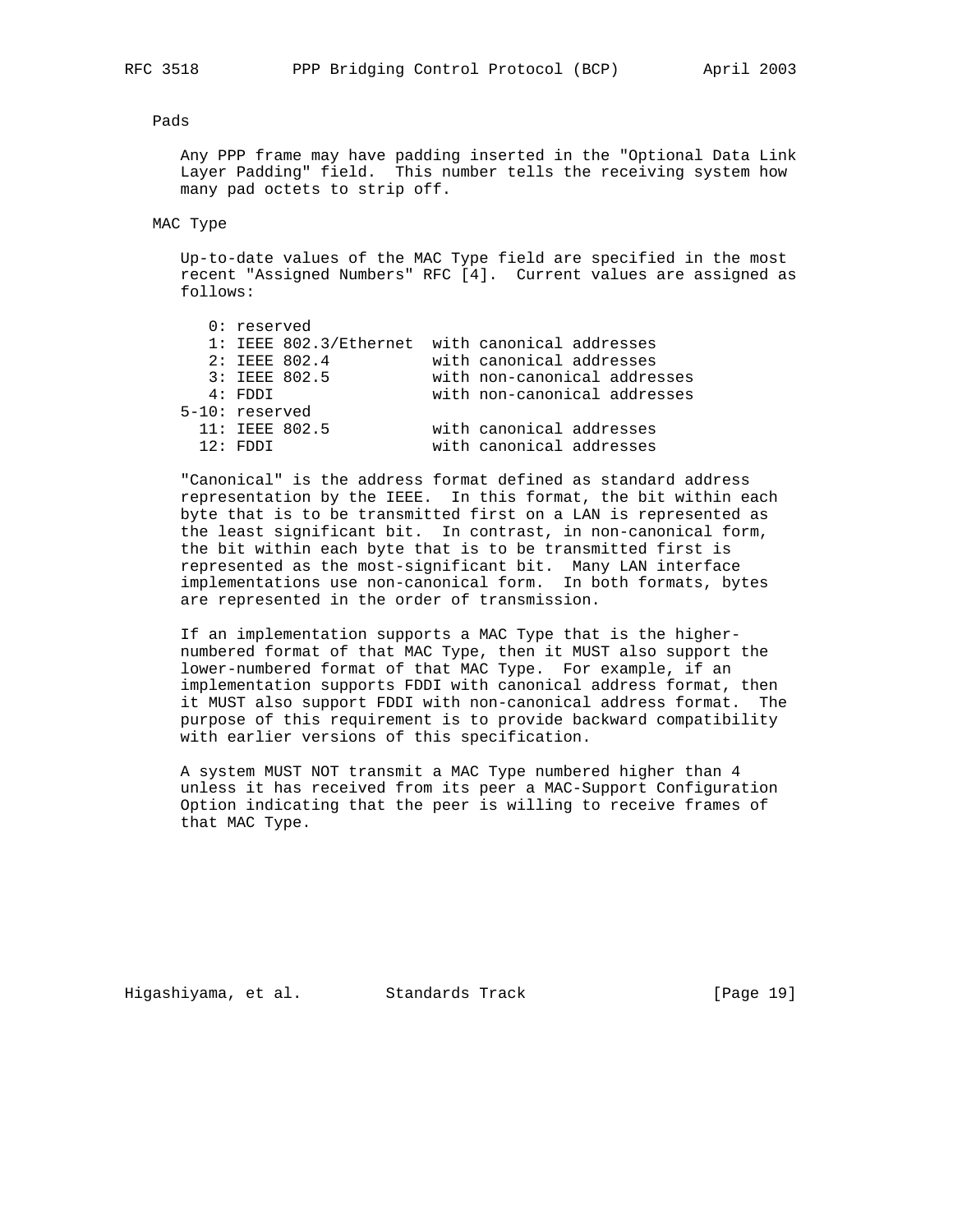Frame Control

 On 802.4, 802.5, and FDDI LANs, there are a few octets preceding the Destination MAC Address, one of which is protected by the FCS.

 The MAC Type of the frame determines the contents of the Frame Control field. A pad octet is present to provide 32-bit packet alignment.

Destination MAC Address

 As defined by the IEEE. The MAC Type field defines the bit ordering.

Source MAC Address

 As defined by the IEEE. The MAC Type field defines the bit ordering.

### Pri

3 bit priority value as defined by IEEE 802.1D.

# $\mathcal{C}$

 Canonical flag as defined by IEEE 802.1Q. It must be set if RIF data is present in the LLC data.

# VLAN ID

12 bit VLAN identifier number as defined by IEEE 802.1Q.

#### LLC data

 This is the remainder of the MAC frame which is (or would be were it present) protected by the LAN FCS.

 For example, the 802.5 Access Control field, and Status Trailer are not meaningful to transmit to another ring, and are omitted.

#### LAN FCS

 If present, this is the LAN FCS which was calculated by (or which appears to have been calculated by) the originating station. If the LAN FCS flag is not set, then this field is not present, and the PDU is four octets shorter.

Higashiyama, et al. Standards Track [Page 20]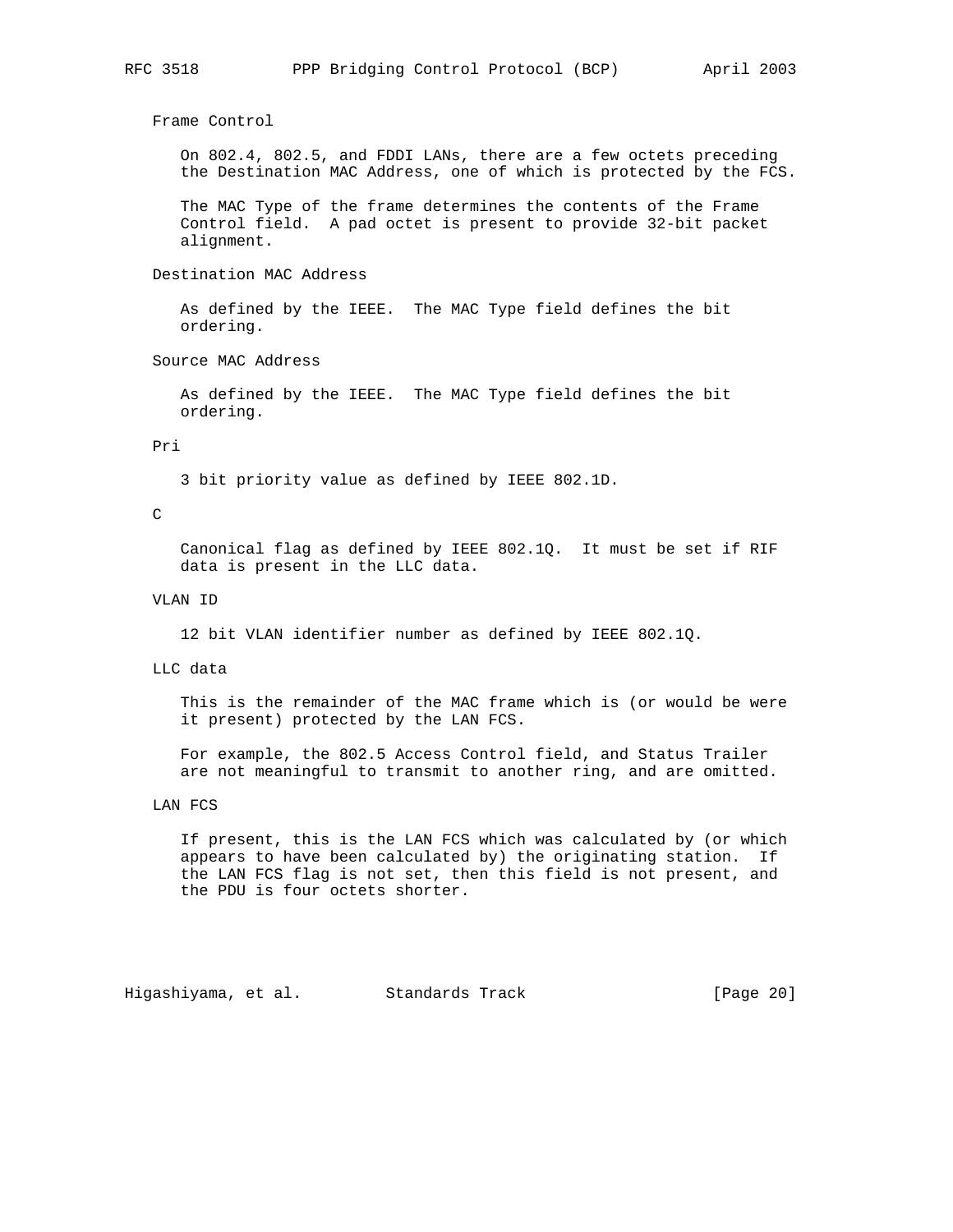## Optional Data Link Layer Padding

 Any PPP frame may have padding inserted between the Information field and the Frame FCS. The Pads field contains the length of this padding, which may not exceed 15 octets.

 The PPP LCP Extensions [5] specify a self-describing pad. Implementations are encouraged to set the Pads field to zero, and use the self-describing pad instead.

#### Frame FCS

 Mentioned primarily for clarity. The FCS used on the PPP link is separate from and unrelated to the LAN FCS.

#### 4.4. Bridge protocols and GARP protocols

 To avoid network loops and improve redundancy, Bridges exchange a Spanning Tree Protocol data unit known as BPDU. Bridges also exchange a Generic Attributes Registration Protocol data unit to carry the GARP VLAN Registration Protocol (GVRP) data and GARP Multicast Registration Protocol (GMRP). GVRP allow the Bridges to create VLAN groups dynamically. GMRP allows bridges to filter Multicast data if the receiver is absent from the network. These Bridge protocols include Spanning Tree Protocol and GARP protocols data units are carried with a special destination address assigned by the IEEE.

 These bridge protocols data units and GARP protocol data units must be carried in the frame format shown in section 4.2 or 4.3. The Bridge that receives these data units identifies these protocols based on the destination address in the frame format, just like the operation of receiving frames from a LAN segment.

 Bridge protocols and GARP protocols data units MUST be recognized by checking the destination addresses, which are assigned by IEEE.

 01-80-c2-00-00-00 Bridge Group Address (used by STP) 01-80-c2-00-00-01 IEEE Std. 802.3x Full Duplex PAUSE operation 01-80-c2-00-00-10 Bridge Management Group Address 01-80-c2-00-00-20 GARP Multicast Registration Protocol (GMRP) 01-80-c2-00-00-21 GARP VLAN Registration Protocol (GVRP)

 But there is one exception to this rule: if the bridge is connected to an old BCP bridge [10] and can support backward compatibility, it MUST send the BPDU in the old format described in Appendix A.

Higashiyama, et al. Standards Track [Page 21]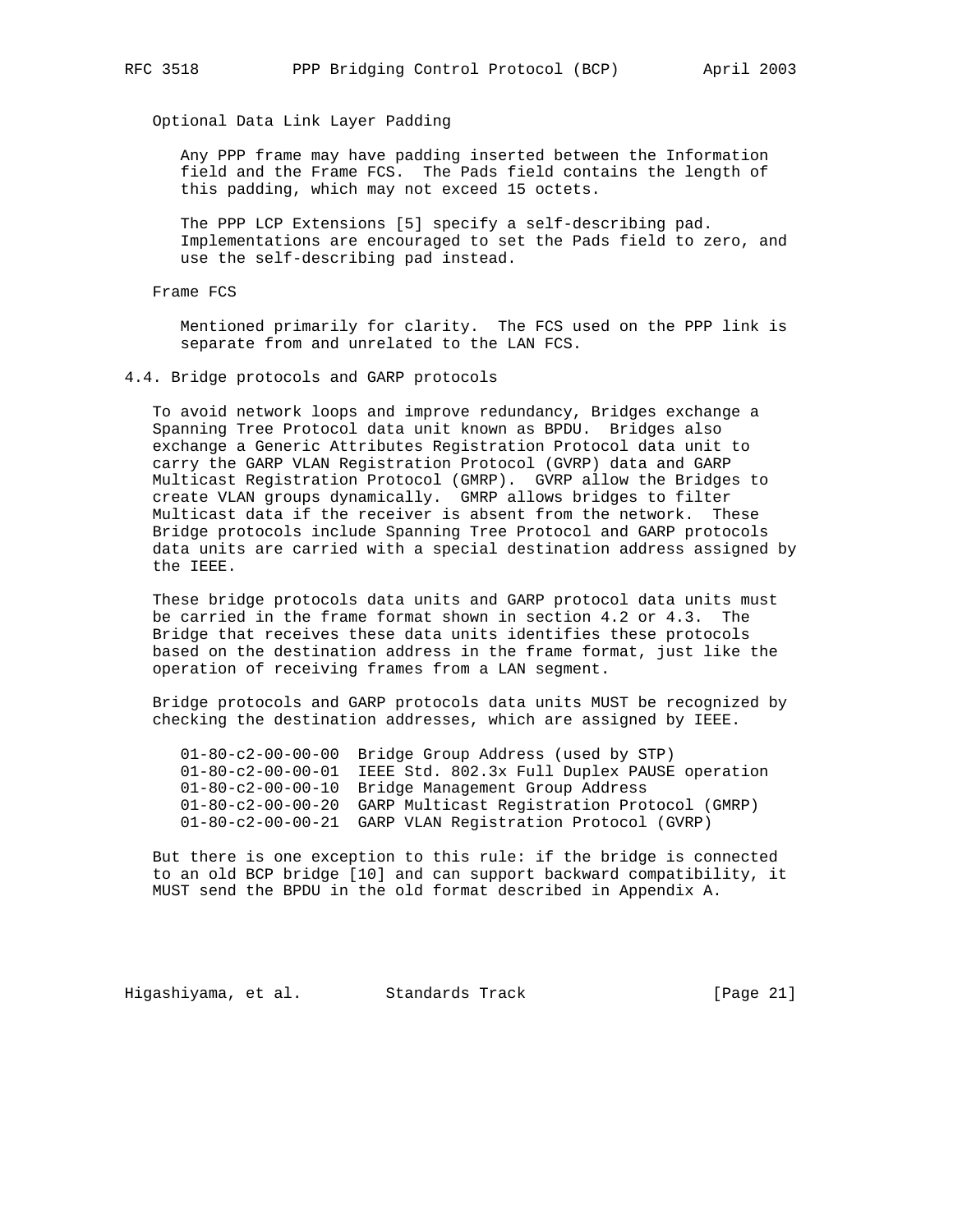## 5. BCP Configuration Options

 BCP Configuration Options allow modifications to the standard characteristics of the network-layer protocol to be negotiated. If a Configuration Option is not included in a Configure-Request packet, the default value for that Configuration Option is assumed.

 BCP uses the same Configuration Option format defined for LCP [6], with a separate set of Options.

 Up-to-date values of the BCP Option Type field are specified in the most recent "Assigned Numbers" RFC [4]. Current values are assigned as follows:

- 1 Bridge-Identification
- 2 Line-Identification
- 3 MAC-Support
- 4 Tinygram-Compression
- LAN-Identification (obsoleted)
- 6 MAC-Address
- 7 Spanning-Tree-Protocol (old formatted)
- 8 IEEE 802 Tagged Frame
- 9 Management Inline
- 10 Bridge Control Packet Indicator

# 5.1. Bridge-Identification

## Description

 The Bridge-Identification Configuration Option is designed for use when the line is an interface between half bridges connecting virtual or physical LAN segments. Since these remote bridges are modeled as a single bridge with a strange internal interface, each remote bridge needs to know the LAN segment and bridge numbers of the adjacent remote bridge. This option MUST NOT be included in the same Configure-Request as the Line-Identification option.

 The Source Routing Route Descriptor and its use are specified by the IEEE 802.1D Appendix on Source Routing. It identifies the segment to which the interface is attached by its configured segment number, and itself by bridge number on the segment.

 The two half bridges MUST agree on the bridge number. If a bridge number is not agreed upon, the Bridging Control Protocol MUST NOT enter the Opened state.

Higashiyama, et al. Standards Track [Page 22]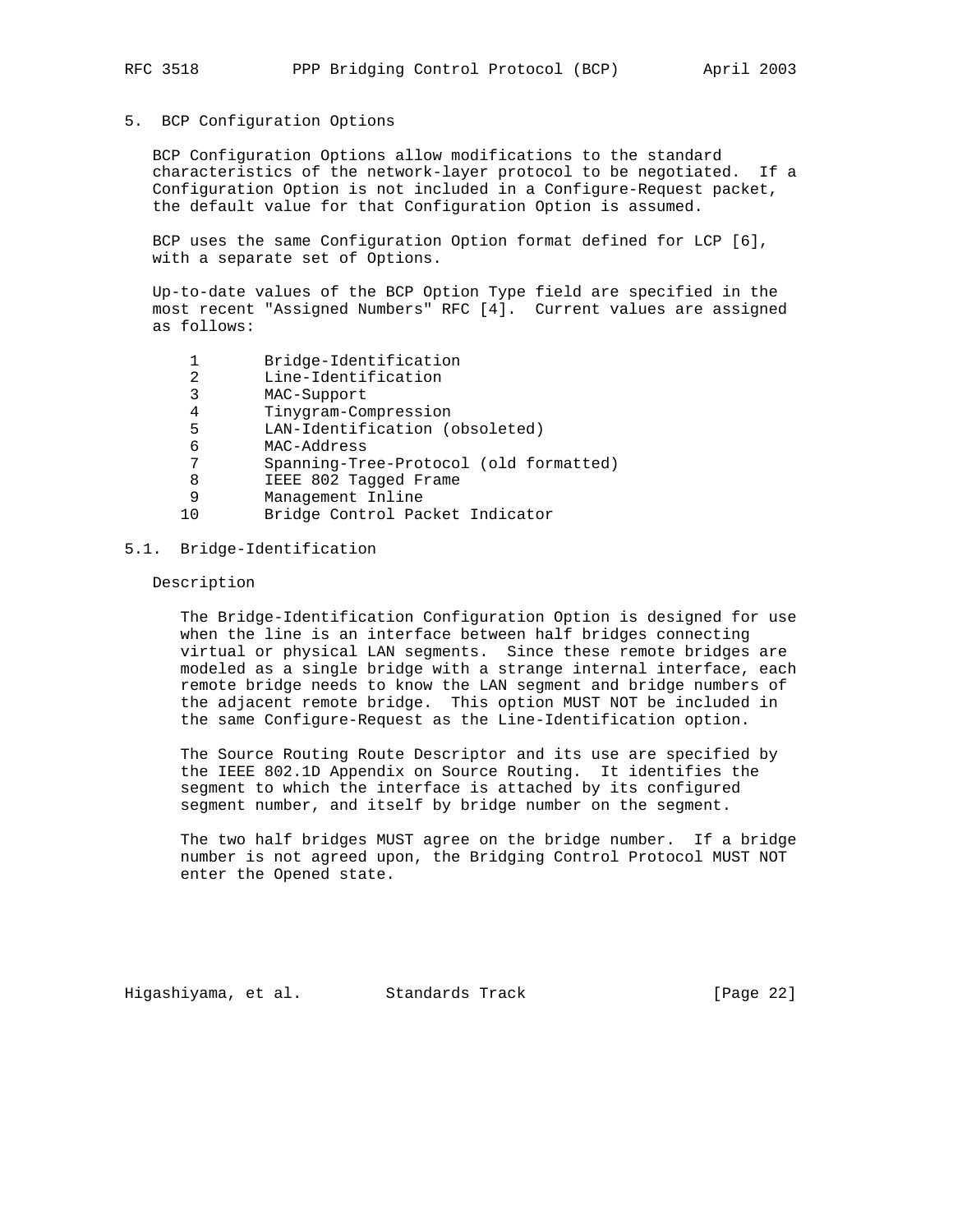Since mismatched bridge numbers are indicative of a configuration error, a correct configuration requires that either the bridge declare the misconfiguration or choose one of the options. To allow two systems to proceed to the Opened state despite a mismatch, a system MAY change its bridge number to the higher of the two numbers. A higher-numbered system MUST NOT change its bridge number to a lower number. It should, however, inform the network administration of the misconfiguration in any case.

 By default, a system that does not negotiate this option is assumed to be configured not to use the model of the two systems as two halves of a single source-route bridge. It is instead assumed to be configured to use the model of the two systems as two independent bridges.

#### Example

 If System A announces LAN Segment AAA, Bridge #1, and System B announces LAN Segment BBB, Bridge #1, then the resulting Source Routing configuration (read in the appropriate direction) is then AAA,1,BBB.

 A summary of the Bridge-Identification Option format is shown below. The fields are transmitted from left to right.

0  $1$  2 3 0 1 2 3 4 5 6 7 8 9 0 1 2 3 4 5 6 7 8 9 0 1 2 3 4 5 6 7 8 9 0 1 +-+-+-+-+-+-+-+-+-+-+-+-+-+-+-+-+-+-+-+-+-+-+-+-+-+-+-+-+-+-+-+-+ | Type | Length | LAN Segment Number |Bridge#| +-+-+-+-+-+-+-+-+-+-+-+-+-+-+-+-+-+-+-+-+-+-+-+-+-+-+-+-+-+-+-+-+

Type

1

## Length

## 4

LAN Segment Number

 A 12-bit number identifying the LAN segment, as defined in the IEEE 802.1D Source Routing Specification.

Bridge Number

 A 4-bit number identifying the bridge on the LAN segment, as defined in the IEEE 802.1D Source Routing Specification.

Higashiyama, et al. Standards Track [Page 23]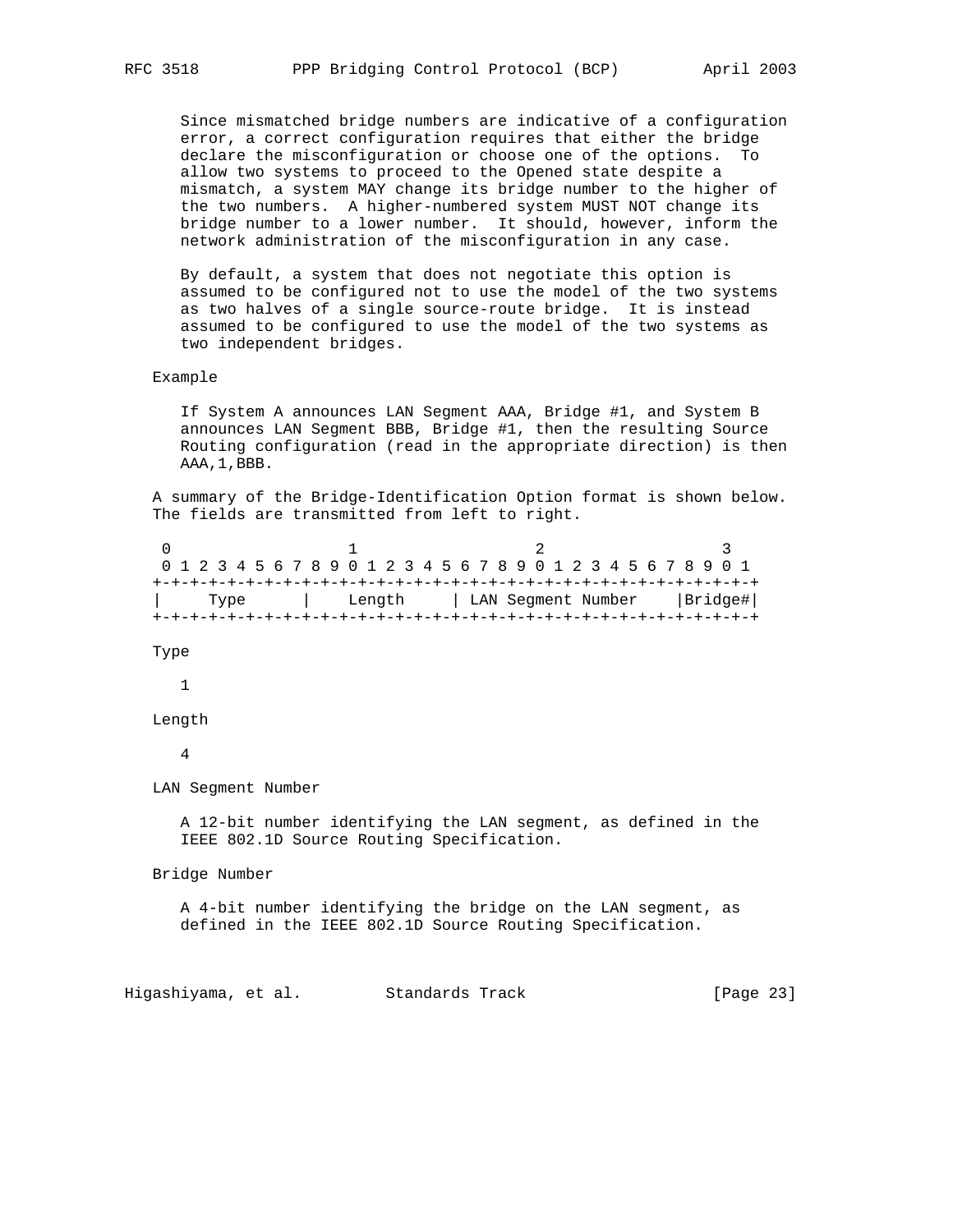# 5.2. Line-Identification

#### Description

 The Line-Identification Configuration Option is designed for use when the line is assigned a LAN segment number as though it were a two system LAN segment in accordance with the Source Routing algorithm.

 The Source Routing Route Descriptor and its use are specified by the IEEE 802.1D Appendix on Source Routing. It identifies the segment to which the interface is attached by its configured segment number, and itself by bridge number on the segment.

 The two bridges MUST agree on the LAN segment number. If a LAN segment number is not agreed upon, the Bridging Control Protocol MUST NOT enter the Opened state.

 Since mismatched LAN segment numbers are indicative of a configuration error, a correct configuration requires that either the bridge declare the misconfiguration or choose one of the options. To allow two systems to proceed to the Opened state despite a mismatch, a system MAY change its LAN segment number to the higher of the two numbers. A higher-numbered system MUST NOT change its LAN segment number to a lower number. It should, however, inform the network administration of the misconfiguration in any case.

 By default, a system that does not negotiate this option is assumed to have its LAN segment number correctly configured by the user.

 A summary of the Line-Identification Option format is shown below. The fields are transmitted from left to right.

|      | 0 1 2 3 4 5 6 7 8 9 0 1 2 3 4 5 6 7 8 9 0 1 2 3 4 5 6 7 8 9 0 1 |  |
|------|-----------------------------------------------------------------|--|
|      |                                                                 |  |
| Type | Length   LAN Segment Number   Bridge#                           |  |
|      |                                                                 |  |
|      |                                                                 |  |

Type

2

Length

4

Higashiyama, et al. Standards Track [Page 24]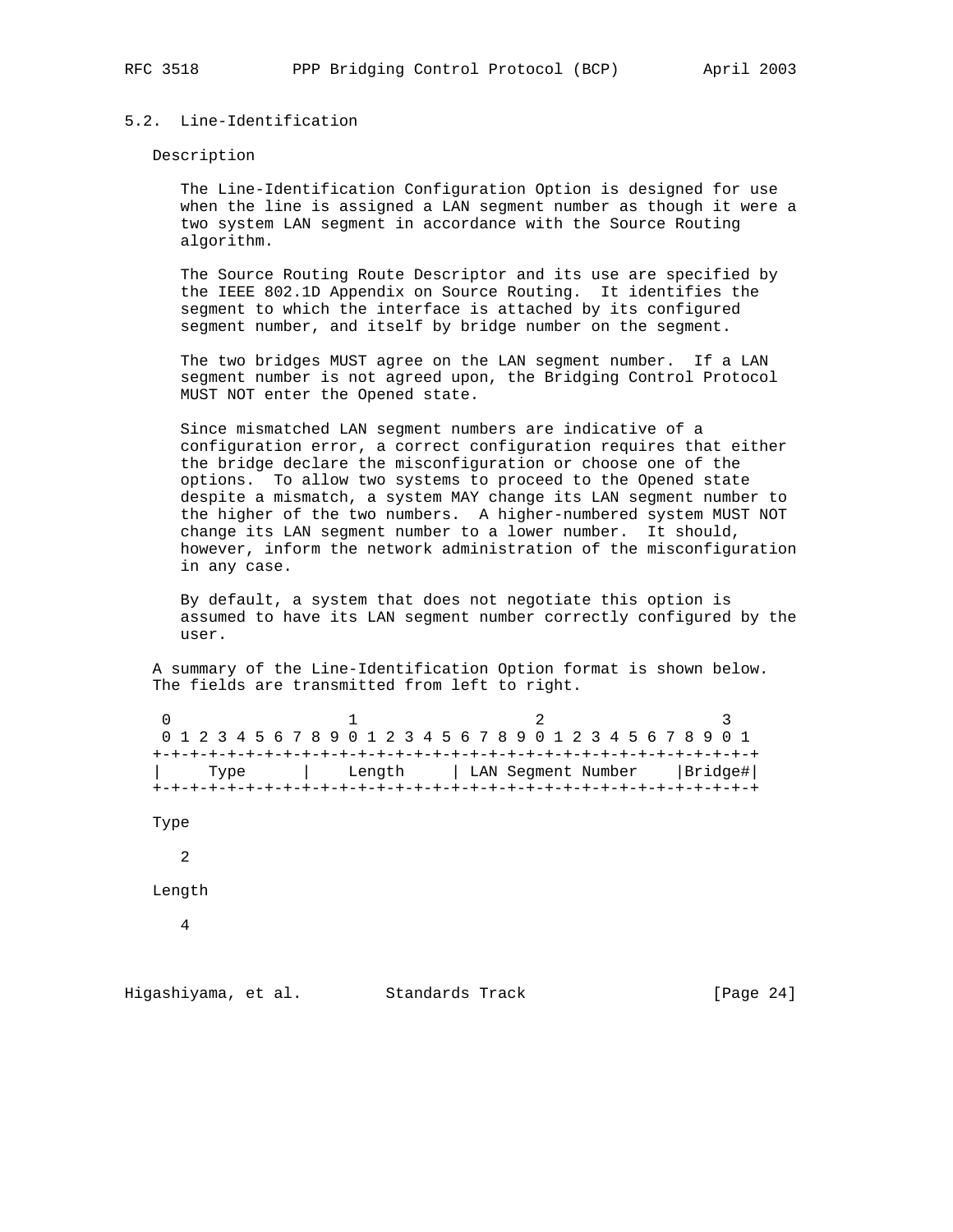#### LAN Segment Number

 A 12-bit number identifying the LAN segment, as defined in the IEEE 802.1D Source Routing Specification.

Bridge Number

 A 4-bit number identifying the bridge on the LAN segment, as defined in the IEEE 802.1D Source Routing Specification.

# 5.3. MAC-Support

Description

 The MAC-Support Configuration Option is provided to permit implementations to indicate the sort of traffic they are prepared to receive. Negotiation of this option is strongly recommended.

 By default, when an implementation does not announce the MAC Types that it supports, all MAC Types are sent by the peer which are capable of being transported given other configuration parameters. The receiver will discard those MAC Types that it does not support.

 A device supporting a 1600 octet MRU might not be willing to support 802.5, 802.4 or FDDI, which each support frames larger than 1600 octets.

 By announcing the MAC Types it will support, an implementation is advising its peer that all unspecified MAC Types will be discarded. The peer MAY then reduce bandwidth usage by not sending the unsupported MAC Types.

 Announcement of support for multiple MAC Types is accomplished by placing multiple options in the Configure-Request.

 The nature of this option is advisory only. This option MUST NOT be included in a Configure-Nak.

 A summary of the MAC-Support Option format is shown below. The fields are transmitted from left to right.

 $0$  1 2 0 1 2 3 4 5 6 7 8 9 0 1 2 3 4 5 6 7 8 9 0 1 2 3 +-+-+-+-+-+-+-+-+-+-+-+-+-+-+-+-+-+-+-+-+-+-+-+-+ | Type | Length | MAC Type | +-+-+-+-+-+-+-+-+-+-+-+-+-+-+-+-+-+-+-+-+-+-+-+-+

Higashiyama, et al. Standards Track [Page 25]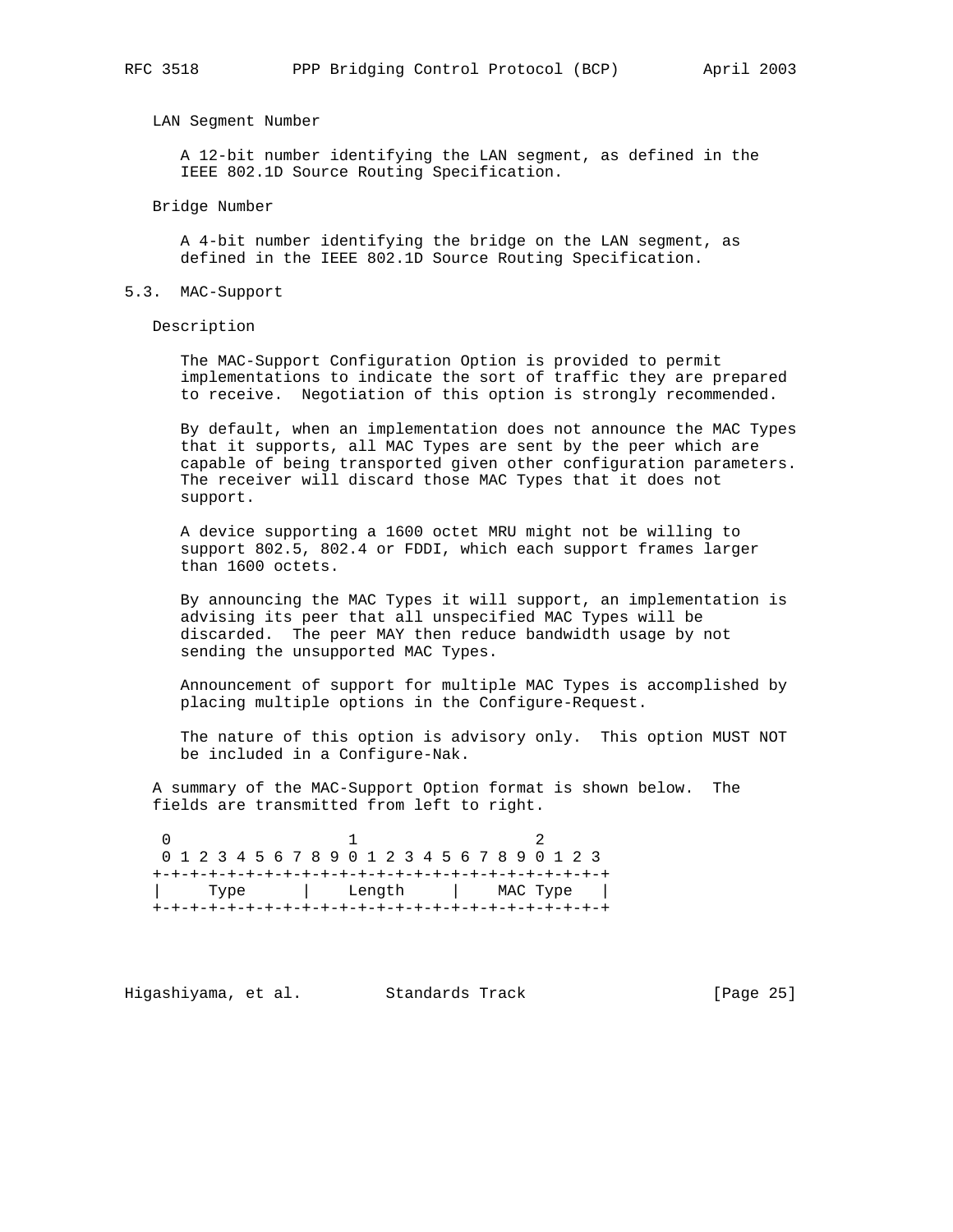Type

3

Length

3

MAC Type

 One of the values of the PDU MAC Type field (previously described in the "Bridged LAN Traffic" section) that this system is prepared to receive and service.

5.4. Tinygram-Compression

Description

 This Configuration Option permits the implementation to indicate support for Tinygram compression.

 Not all systems are prepared to make modifications to messages in transit. On high speed lines, it is probably not worth the effort.

 This option MUST NOT be included in a Configure-Nak if it has been received in a Configure-Request. This option MAY be included in a Configure-Nak in order to prompt the peer to send the option in its next Configure-Request.

 By default, no compression is allowed. A system which does not negotiate, or negotiates this option to be disabled, should never receive a compressed packet.

 A summary of the Tinygram-Compression Option format is shown below. The fields are transmitted from left to right.

| 0 1 2 3 4 5 6 7 8 9 0 1 2 3 4 5 6 7 8 9 0 1 2 3 |  |  |  |                                |  |  |  |  |  |  |  |  |  |  |  |  |  |  |  |
|-------------------------------------------------|--|--|--|--------------------------------|--|--|--|--|--|--|--|--|--|--|--|--|--|--|--|
|                                                 |  |  |  |                                |  |  |  |  |  |  |  |  |  |  |  |  |  |  |  |
|                                                 |  |  |  | Type   Length   Enable/Disable |  |  |  |  |  |  |  |  |  |  |  |  |  |  |  |
|                                                 |  |  |  |                                |  |  |  |  |  |  |  |  |  |  |  |  |  |  |  |

Type

4

Higashiyama, et al. Standards Track [Page 26]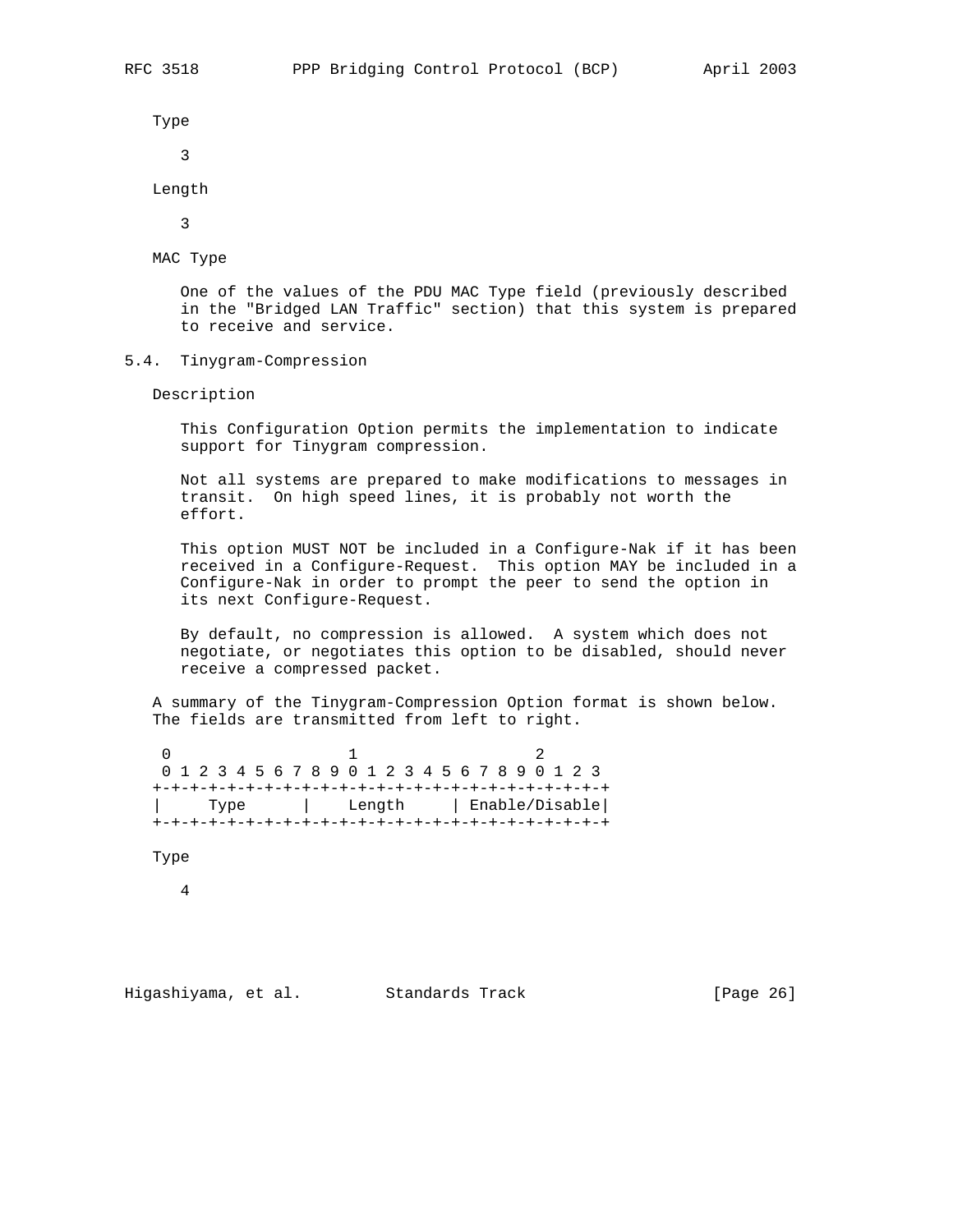Length

3

Enable/Disable

 If the value is 1, Tinygram-Compression is enabled. If the value is 2, Tinygram-Compression is disabled, and no decompression will occur.

 The implementations need not agree on the setting of this parameter. One may be willing to decompress and the other not.

# 5.5. MAC-Address

Description

 The MAC-Address Configuration Option enables the implementation to announce its MAC address or have one assigned. The MAC address is represented in IEEE 802.1 Canonical format, which is to say that the multicast bit is the least significant bit of the first octet of the address.

 If the system wishes to announce its MAC address, it sends the option with its MAC address specified. When specifying a non-zero MAC address in a Configure-Request, any inclusion of this option in a Configure-Nak MUST be ignored.

 If the implementation wishes to have a MAC address assigned, it sends the option with a MAC address of 00-00-00-00-00-00. Systems that have no mechanism for address assignment will Configure- Reject the option.

 A Configure-Nak MUST specify a valid IEEE 802.1 format physical address; the multicast bit MUST be zero. It is strongly recommended (although not mandatory) that the "locally assigned address" bit (the second least significant bit in the first octet) be set, indicating a locally assigned address.

Higashiyama, et al. Standards Track (Page 27)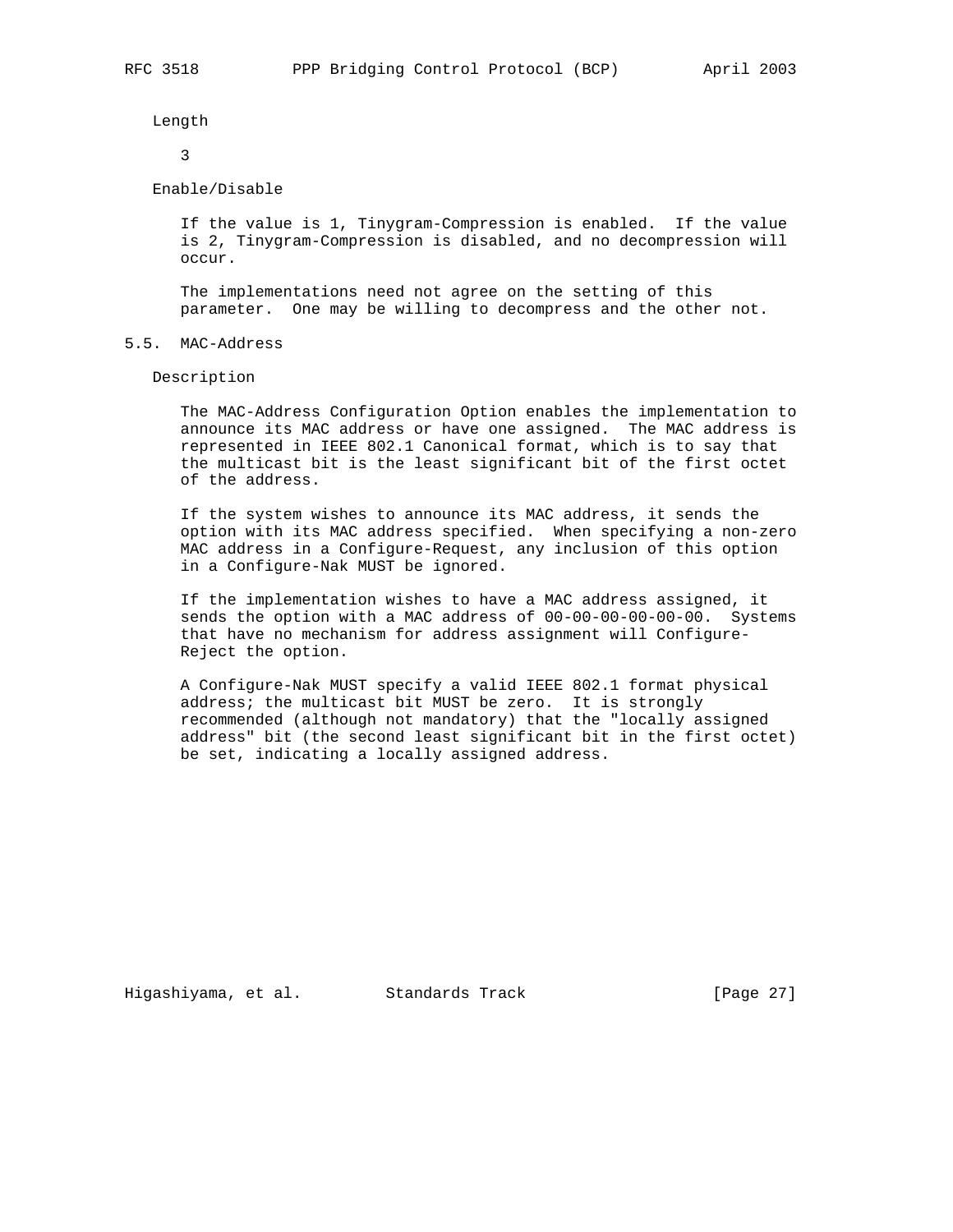A summary of the MAC-Address Option format is shown below. The fields are transmitted from left to right.

0  $1$  2 3 0 1 2 3 4 5 6 7 8 9 0 1 2 3 4 5 6 7 8 9 0 1 2 3 4 5 6 7 8 9 0 1 +-+-+-+-+-+-+-+-+-+-+-+-+-+-+-+-+-+-+-+-+-+-+-+-+-+-+-+-+-+-+-+-+ | Type | Length |MAC byte 1 |L|M| MAC byte 2 | +-+-+-+-+-+-+-+-+-+-+-+-+-+-+-+-+-+-+-+-+-+-+-+-+-+-+-+-+-+-+-+-+ | MAC byte 3 | MAC byte 4 | MAC byte 5 | MAC byte 6 | +-+-+-+-+-+-+-+-+-+-+-+-+-+-+-+-+-+-+-+-+-+-+-+-+-+-+-+-+-+-+-+-+

Type

6

Length

8

MAC Byte

 Six octets of MAC address in 802.1 Canonical order. For clarity, the position of the Local Assignment (L) and Multicast (M) bits are shown in the diagram.

## 5.6. Spanning-Tree-Protocol (old format)

Description

 The Spanning-Tree-Protocol Configuration enables a Bridge to remain compatible with older implementations of BCP [10]. This configuration option is, however, incompatible with the Management-Inline option, which enables a bridge to implement the many protocols that IEEE now expects a bridge to be able to use.

 If the peer rejects the Management-Inline configuration option, by sending configure-reject, it must be an implementation of [10], which is described in Appendix A. The system may optionally terminate the negotiation or offer to negotiate in that manner.

 In this case, if both bridges support a spanning tree protocol, they MUST agree on the protocol to be supported. The old BPDU described in Appendix A MUST be used rather than the format shown in section 4.2 or 4.3. When the two disagree, the lower-numbered of the two spanning tree protocols should be used. To resolve the conflict, the system with the lower-numbered protocol SHOULD Configure-Nak the option, suggesting its own protocol for use. If

Higashiyama, et al. Standards Track [Page 28]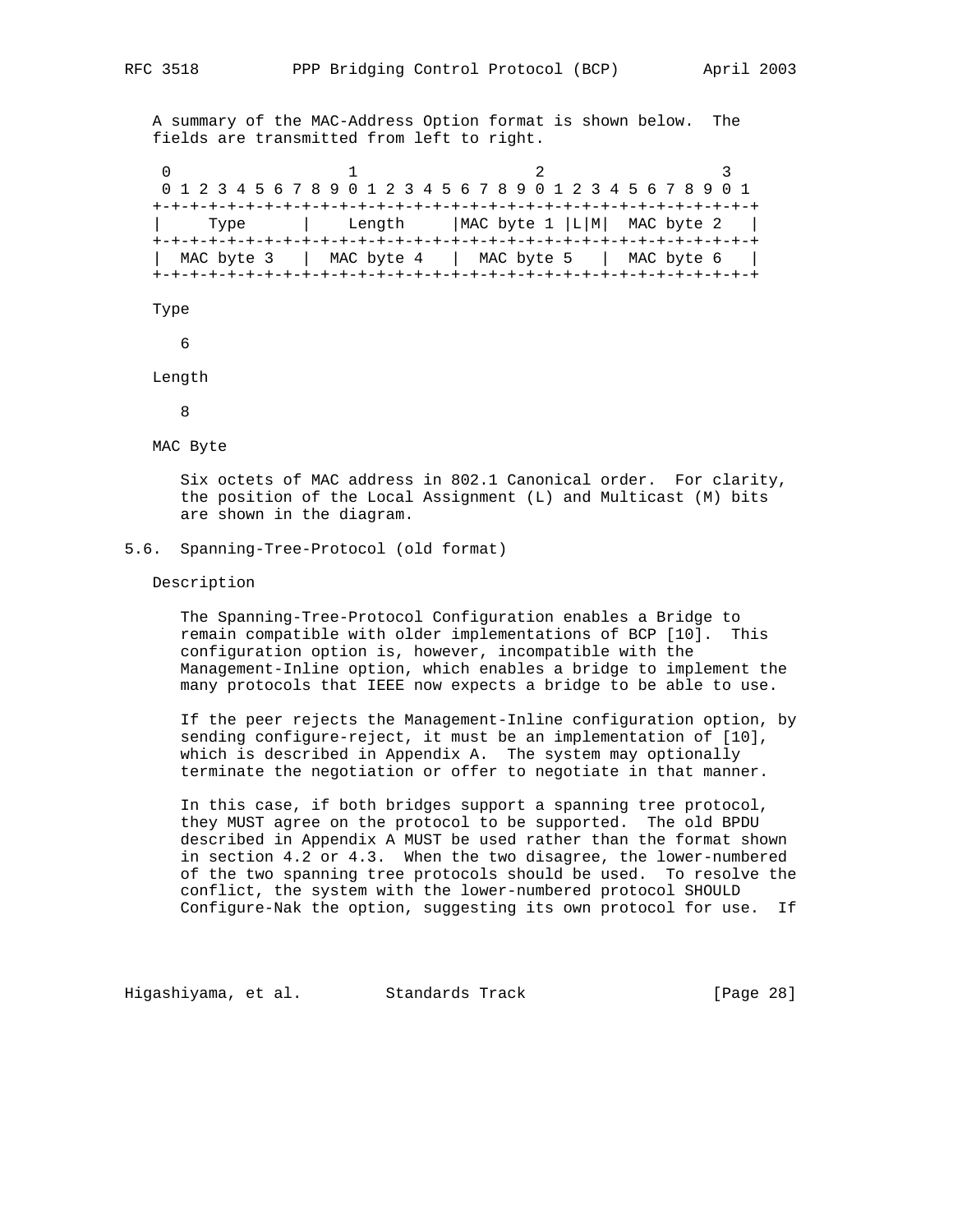a spanning tree protocol is not agreed upon, except for the case in which one system does not support any spanning tree protocol, the Bridging Control Protocol MUST NOT enter the Opened state.

 Most systems will only participate in a single spanning tree protocol. If a system wishes to participate simultaneously in more than one spanning tree protocol, it MAY include all of the appropriate protocol types in a single Spanning-Tree-Protocol Configuration Option. The protocol types MUST be specified in increasing numerical order. For the purpose of comparison during negotiation, the protocol numbers MUST be considered to be a single number. For instance, if System A includes protocols 01 and 03 and System B indicates protocol 03, System B should Configure-Nak and indicate a protocol type of 03 since 0103 is greater than 03.

 By default, an implementation MUST either support the IEEE 802.1D spanning tree or support no spanning tree protocol. An implementation that does not support any spanning tree protocol MUST silently discard any received IEEE 802.1D BPDU packets, and MUST either silently discard or respond to other received BPDU packets with an LCP Protocol-Reject packet in this case.

 A summary of the Spanning-Tree-Protocol Option format is shown below. The fields are transmitted from left to right.

| 0 1 2 3 4 5 6 7 8 9 0 1 2 3 4 5 6 7 8 9 0 1 2 3 4 5 6 7 8 9 0 1 2 3 |      |  |  |  |  |  |  |  |  |  |  |  |  |  |  |  |
|---------------------------------------------------------------------|------|--|--|--|--|--|--|--|--|--|--|--|--|--|--|--|
|                                                                     |      |  |  |  |  |  |  |  |  |  |  |  |  |  |  |  |
|                                                                     | Type |  |  |  |  |  |  |  |  |  |  |  |  |  |  |  |
|                                                                     |      |  |  |  |  |  |  |  |  |  |  |  |  |  |  |  |

Type

7

Length

 2 octets plus 1 additional octet for each protocol that will be actively supported. Most systems will only support a single spanning tree protocol, resulting in a length of 3.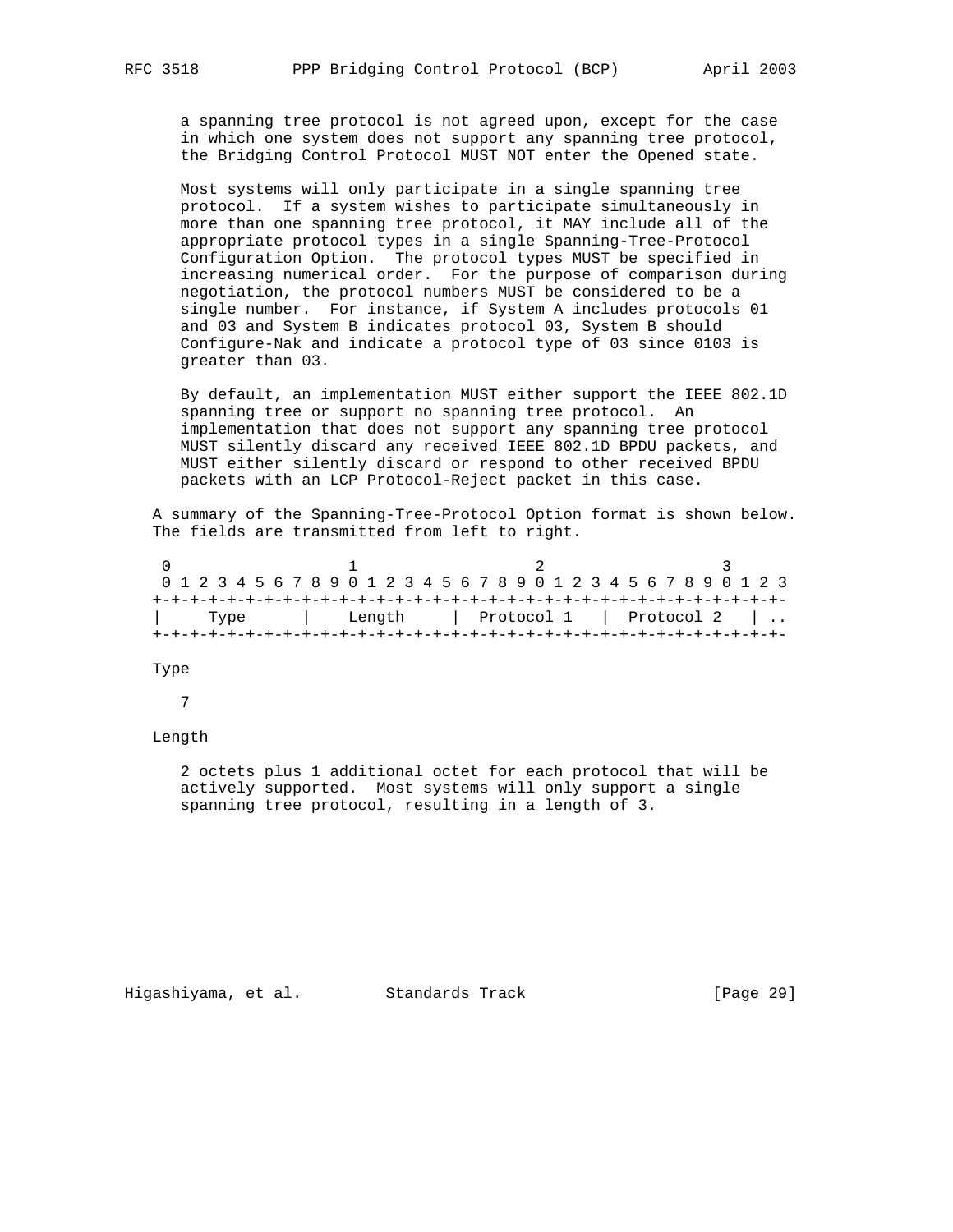Protocol n

 Each Protocol field is one octet and indicates a desired spanning tree protocol. Up-to-date values of the Spanning-Tree-Protocol field are specified as PPP DLL numbers in the most recent "Assigned Numbers" RFC [4]. Current values are assigned as follows:

Value Protocol

|  | Null (no Spanning Tree protocol supported) |
|--|--------------------------------------------|
|  | IEEE 802.1D spanning tree                  |

- 2 IEEE 802.1G extended spanning tree protocol
- 3 IBM Source Route Spanning tree protocol
- 4 DEC LANbridge 100 Spanning tree protocol

# 5.7. IEEE-802-Tagged-Frame

Description

 This configuration option permits the implementation to indicate support for IEEE 802 Tagged Frame. Negotiation of this option is strongly recommended.

 A device supporting IEEE 802 Tagged Frame must be willing to support IEEE 802 Tagged Frame shown in section 4.3.

 By default, IEEE 802 Tagged Frame is not supported. A system which does not negotiate, or negotiates this option to be disabled, should never receive a IEEE 802 Tagged Frame.

 A summary of the IEEE 802 Tagged Frame Option format is shown below. The fields are transmitted from left to right.

| 0 1 2 3 4 5 6 7 8 9 0 1 2 3 4 5 6 7 8 9 0 1 2 3 |  |  |  |                                |  |  |  |  |  |  |  |  |  |  |  |  |  |  |  |
|-------------------------------------------------|--|--|--|--------------------------------|--|--|--|--|--|--|--|--|--|--|--|--|--|--|--|
|                                                 |  |  |  |                                |  |  |  |  |  |  |  |  |  |  |  |  |  |  |  |
|                                                 |  |  |  | Type   Length   Enable/Disable |  |  |  |  |  |  |  |  |  |  |  |  |  |  |  |
|                                                 |  |  |  |                                |  |  |  |  |  |  |  |  |  |  |  |  |  |  |  |

Type

8

Length

3

Higashiyama, et al. Standards Track [Page 30]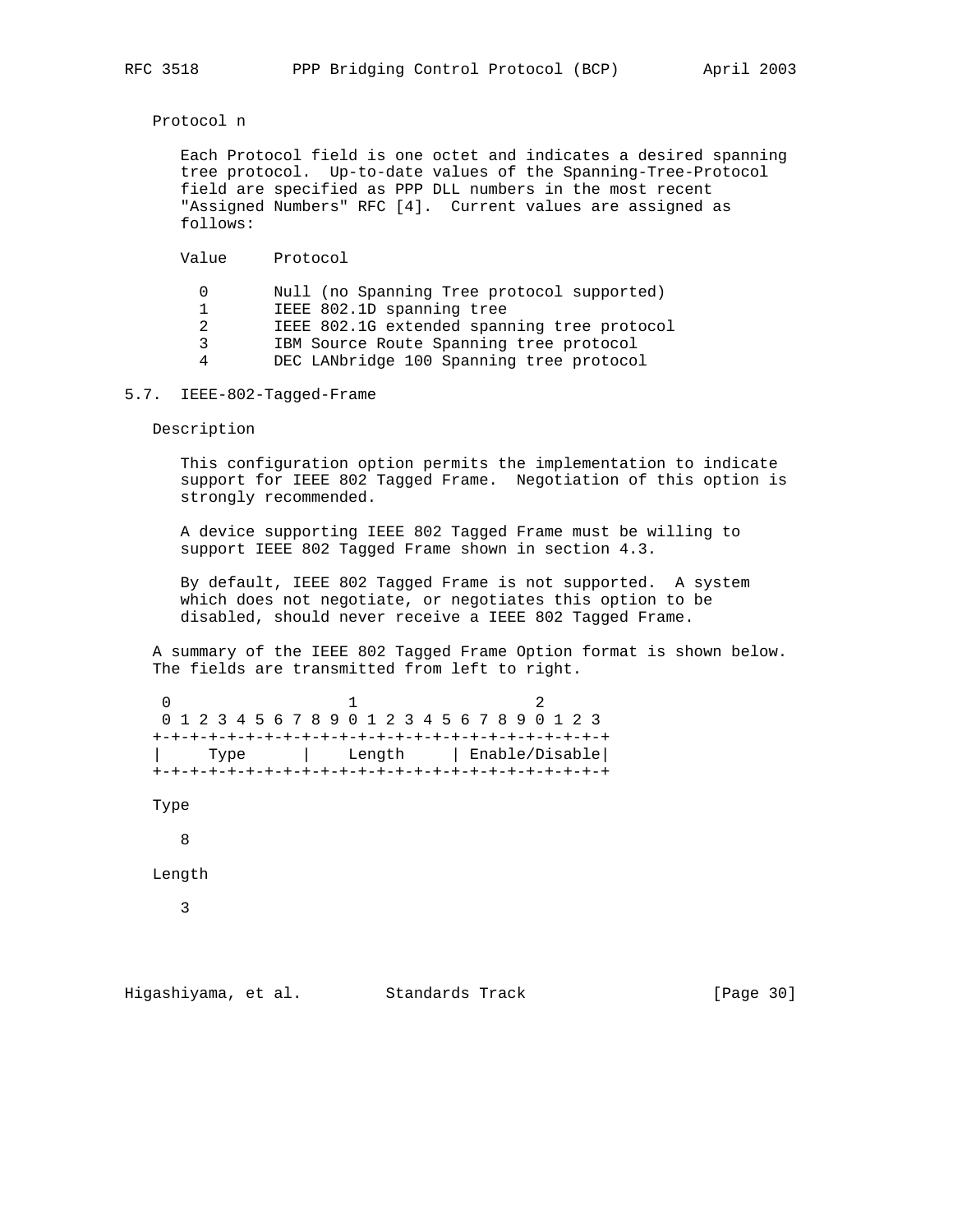Enable/Disable

 If the value is 1, IEEE-802-Tagged-Frame is enabled. If the value is 2, IEEE-802-Tagged-Frame is disabled, and MUST not send any IEEE-802-Tagged-Frame packet.

#### 5.8. Management-Inline

Description

 The Management-Inline Configuration Option indicates that the system is willing to receive any IEEE-defined inter-bridge protocols, such as bridge protocol data units and GARP protocol data units, in the frame format shown in section 4.2 or 4.3.

 Old BCP [10] implementations will use the negotiation procedure described in section 5.6. Implementations of this procedure will use this option to indicate compliance with the new BCP and may optionally negotiate the section 5.6 procedure, either on the same configure-request or in response to a configure-reject, as well. It is recommended that the configure-request only show this option when it is relevant, and that it reply with the Spanning-Tree- Protocol (old formatted) option if a configure-reject is received, as in the normal case one can expect it to be the quickest negotiation.

 If a system receives a configure-request offering both alternatives, it should accept this procedure and reject the Spanning-Tree-Protocol (old format) option.

 One can expect old BCP [10] implementations to not understand the option and issue a configure-reject.

 By default, Management-Inline is not allowed. A system which does not negotiate, or negotiates this option to be disabled, should never receive a Bridge Protocol data unit or GARP protocol data unit inline.

 A summary of the Management-Inline Option format is shown below. The fields are transmitted from left to right.

 0 1 0 1 2 3 4 5 6 7 8 9 0 1 2 3 4 5 +-+-+-+-+-+-+-+-+-+-+-+-+-+-+-+-+ | Type | Length | +-+-+-+-+-+-+-+-+-+-+-+-+-+-+-+-+

Higashiyama, et al. Standards Track [Page 31]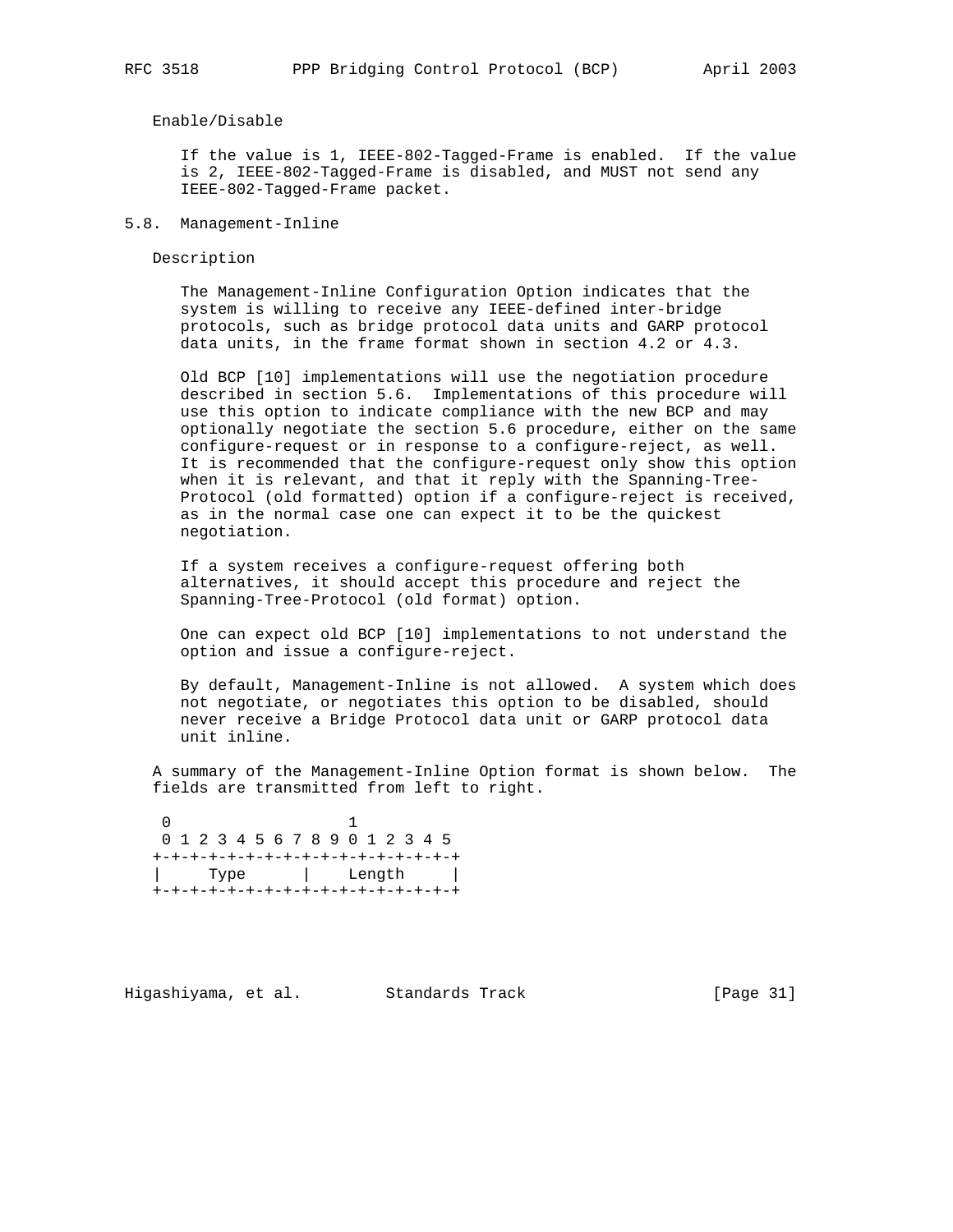Type

9

Length

2

5.9 Bridge-Control-Packet-Indicator

Description

 This configuration option permits the implementation to indicate support for Bridge Control Packet Indicator. Negotiation of this option is strongly recommended.

 By default, Bridge Control Packet Indicator is not supported. Negotiating this option enables the Bridge Control Packet Indicator. Not negotiating this option disables the Bridge Control Packet Indicator.

 A system which does not negotiate MUST never send or receive a frame with the Bridge Control Packet Indicator bit set to 1.

 A summary of the Bridge Control Packet Indicator option format is shown below. The fields are transmitted from left to right.

 0 1 0 1 2 3 4 5 6 7 8 9 0 1 2 3 4 5 +-+-+-+-+-+-+-+-+-+-+-+-+-+-+-+-+ | Type | Length | +-+-+-+-+-+-+-+-+-+-+-+-+-+-+-+-+

Type

10

Length

2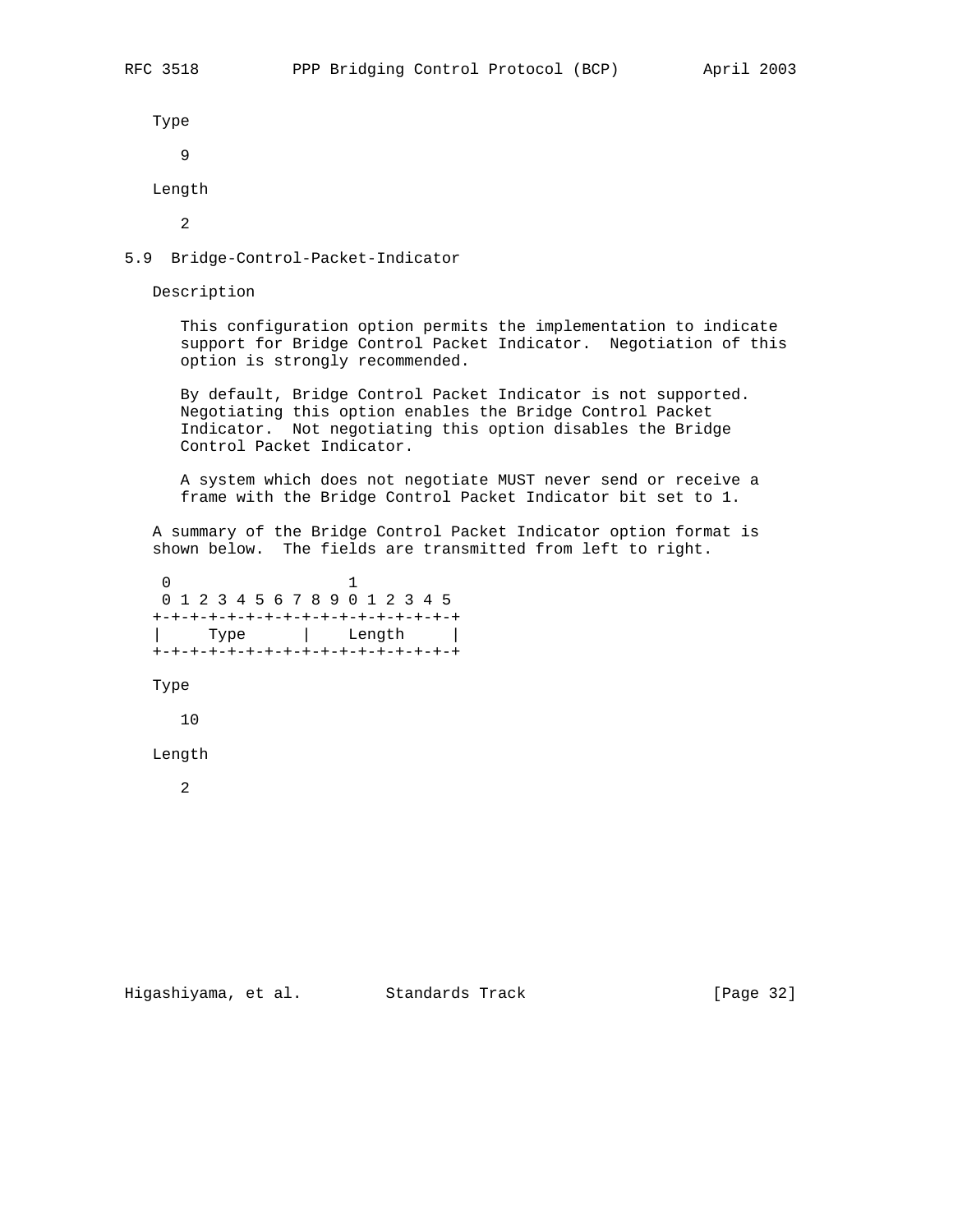#### 6. Changes From RFC 2878

 This section enumerates changes made to the old RFC [14] to produce this document.

- (1) Add Bridge Control Packet Indicator to configuration option.
- (2) Modify meaning of one of the reserved bits in the flags field.
- 7. Security Considerations

 This network control protocol compares the configurations of two devices and seeks to negotiate an acceptable subset of their intersection, to enable correct interoperation even in the presence of minor configuration or implementation differences. In the event that a major misconfiguration is detected, the negotiation will not complete successfully, resulting in the link coming down or not coming up. It is possible that if a bridged link comes up with a rogue peer, network information may be learned from forwarded multicast traffic, or denial of service attacks may be created by closing loops that should be detected and isolated or by offering rogue load.

 Such attacks are not isolated to this NCP; any PPP NCP is subject to attack when connecting to a foreign or compromised device. However, no situations arise which are not common to all NCPs; any NCP that comes up with a rogue peer is subject to snooping and other attacks. Therefore, it is recommended that links on which this may happen should be configured to use PPP authentication during the LCP start up phase.

8. Intellectual Property Notice

 The IETF takes no position regarding the validity or scope of any intellectual property or other rights that might be claimed to pertain to the implementation or use of the technology described in this document or the extent to which any license under such rights might or might not be available; neither does it represent that it has made any effort to identify any such rights. Information on the IETF's procedures with respect to rights in standards-track and standards-related documentation can be found in BCP-11. Copies of claims of rights made available for publication and any assurances of licenses to be made available, or the result of an attempt made to obtain a general license or permission for the use of such proprietary rights by implementers or users of this specification can be obtained from the IETF Secretariat.

Higashiyama, et al. Standards Track [Page 33]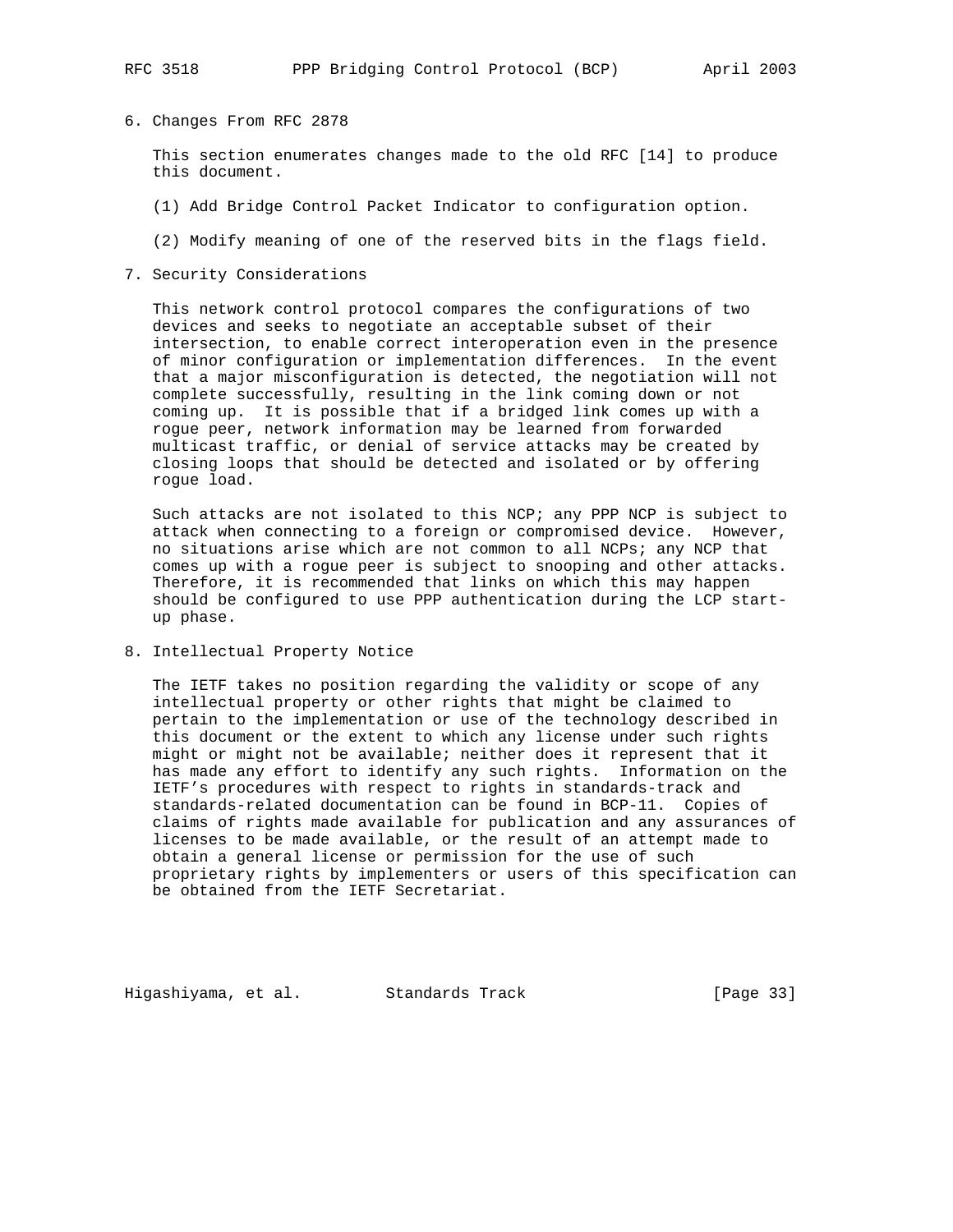The IETF invites any interested party to bring to its attention any copyrights, patents or patent applications, or other proprietary rights which may cover technology that may be required to practice this standard. Please address the information to the IETF Executive Director.

 The IETF has been notified of intellectual property rights claimed in regard to some or all of the specification contained in this document. For more information consult the online list of claimed rights.

9. IANA Considerations

 This document proposes one new BCP option number to be maintained by the IANA. This option, described in Section 5.9, is Bridge-Control- Packet-Indicator. The IANA has assigned the value 10 for this option.

10. Acknowledgments

 This document is a product of the Point-to-Point Protocol Extensions Working Group.

 This document is based on the PPP Bridging Control Protocol, RFC 2878 [14], edited by Higashiyama and Baker and produced by the Point-to- Point Protocol Extensions Working Group. It extends that document by providing support for Bridge Control Packet Indicator as outlined in section 3.5 and 5.9.

Higashiyama, et al. Standards Track [Page 34]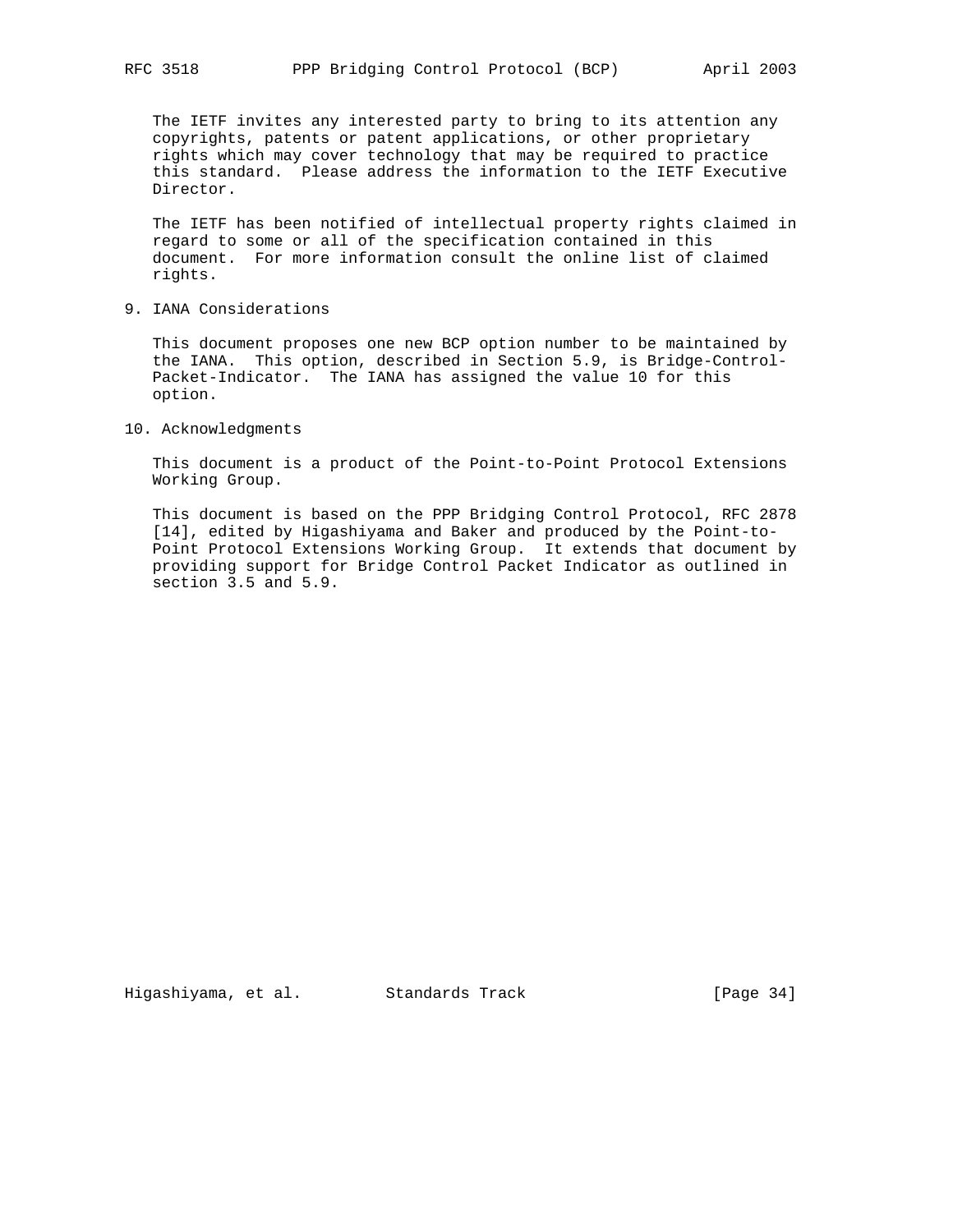#### Appendices

A. Spanning Tree Bridge PDU (old format)

 By default, Spanning Tree BPDUs MUST be encoded with a MAC or 802.2 LLC header as described in section 4.2 or 4.3 of this document. However, should the remote entity Configure-Reject the Management- Inline option, thereby indicating that it is a purely RFC 1638 compliant device, the local entity may subsequently encode BPDUs as described in section 4.3 of RFC 1638 provided that use of a suitable non-NULL STP protocol across the link is successfully negotiated using the (old) Spanning-Tree-Protocol option.

 This is the Spanning Tree BPDU used in RFC 1638, without any MAC or 802.2 LLC header (these being functionally equivalent to the Address, Control, and PPP Protocol Fields). The LAN Pad and Frame Checksum fields are likewise superfluous and absent.

 The Address and Control Fields are subject to LCP Address-and- Control-Field-Compression negotiation.

 A PPP system which is configured to participate in a particular spanning tree protocol and receives a BPDU of a different spanning tree protocol SHOULD reject it with the LCP Protocol-Reject. A system which is configured not to participate in any spanning tree protocol MUST silently discard all BPDUs.

Spanning Tree Bridge PDU

0  $1$  2 3 0 1 2 3 4 5 6 7 8 9 0 1 2 3 4 5 6 7 8 9 0 1 2 3 4 5 6 7 8 9 0 1 +-+-+-+-+-+-+-+-+ | HDLC FLAG | +-+-+-+-+-+-+-+-+-+-+-+-+-+-+-+-+-+-+-+-+-+-+-+-+-+-+-+-+-+-+-+-+ Address and Control | Spanning Tree Protocol | +-+-+-+-+-+-+-+-+-+-+-+-+-+-+-+-+-+-+-+-+-+-+-+-+-+-+-+-+-+-+-+-+ BPDU data ... +-+-+-+-+-+-+-+-+-+-+-+-+-+-+-+-+-+-+-+-+-+-+-+-+-+-+-+-+-+-+-+-+ Frame FCS | HDLC FLAG | +-+-+-+-+-+-+-+-+-+-+-+-+-+-+-+-+-+-+-+-+-+-+-+-+

Address and Control

As defined by the framing in use.

Higashiyama, et al. Standards Track [Page 35]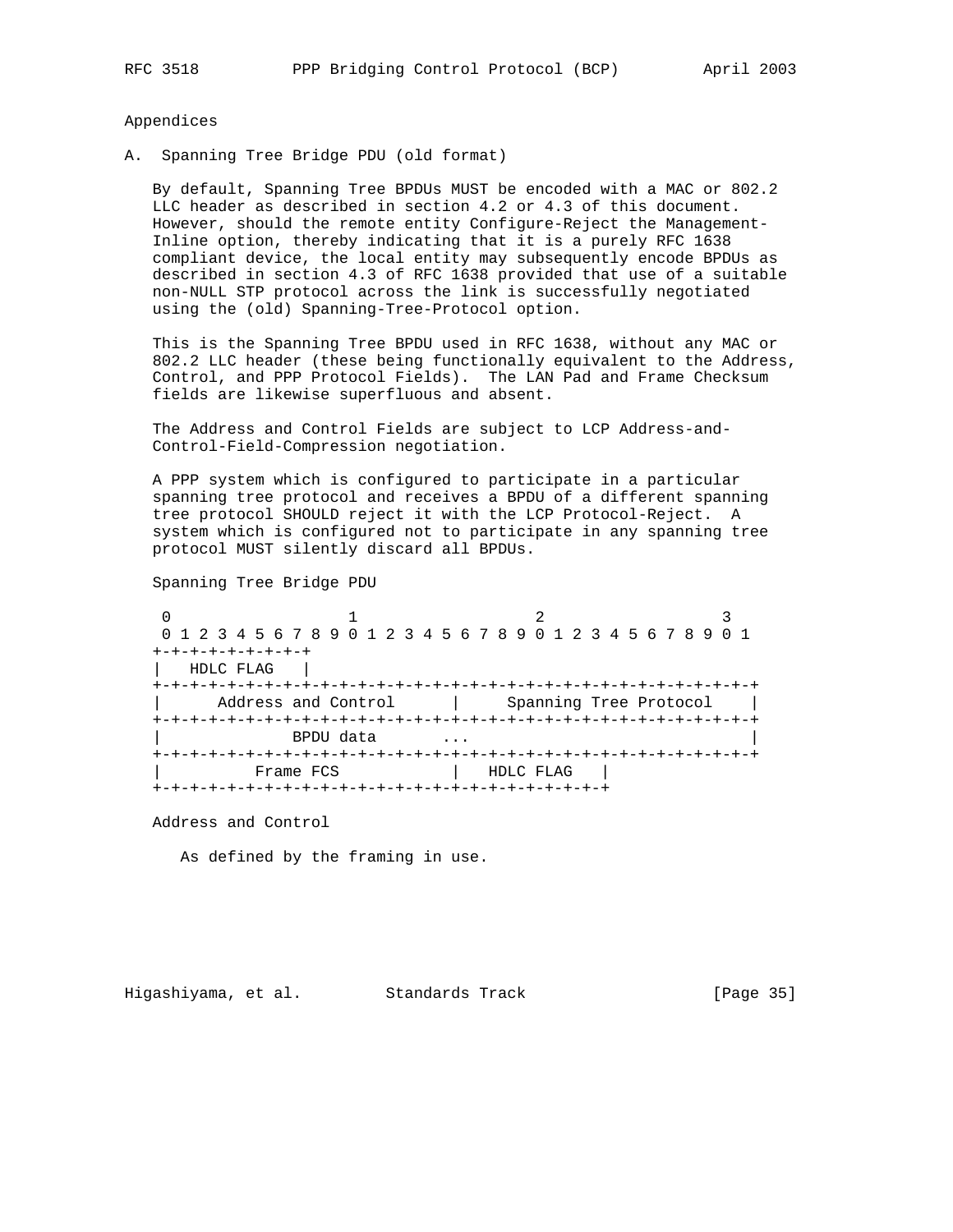Spanning Tree Protocol Up-to-date values of the Spanning-Tree-Protocol field are specified in the most recent "Assigned Numbers" RFC [4]. Current values are assigned as follows: Value (in hex) Protocol 0201 **IEEE 802.1** (either 802.1D or 802.1G) 0203 **IBM** Source Route Bridge 0205 DEC LANbridge 100 The two versions of the IEEE 802.1 spanning tree protocol frames can be distinguished by fields within the BPDU data. BPDU data As defined by the specified Spanning Tree Protocol. B. Tinygram-Compression Pseudo-Code PPP Transmitter: BridgedProtocolHeaderFormat == IEEE8023 && PacketLength == Minimum8023PacketLength) {

```
 if (ZeroPadCompressionEnabled &&
    /*
     * Remove any continuous run of zero octets preceding,
      * but not including, the LAN FCS, but not extending
      * into the MAC header.
      */
       Set (ZeroCompressionFlag); /* Signal receiver */
       if (is_Set (LAN_FCS_Present)) {
           FCS = TrailingOctets (PDU, 4); /* Store FCS */
RemoveTrailingOctets (PDU, 4); /* Remove FCS */
 while (PacketLength > 14 && /* Stop at MAC header or */
                 TrailingOctet (PDU) == 0) /* last non-zero octet */
             RemoveTrailingOctets (PDU, 1);/* Remove zero octet */<br>pendbuf (PDU, 4, FCS);<br>/* Restore FCS */
          Appendbuf (PDU, 4, FCS);
       }
       else {
          while (PacketLength > 14 && /* Stop at MAC header */
                 TrailingOctet (PDU) == 0) /* or last zero octet */
              RemoveTrailingOctets (PDU, 1);/* Remove zero octet */
       }
   }
```
Higashiyama, et al. Standards Track [Page 36]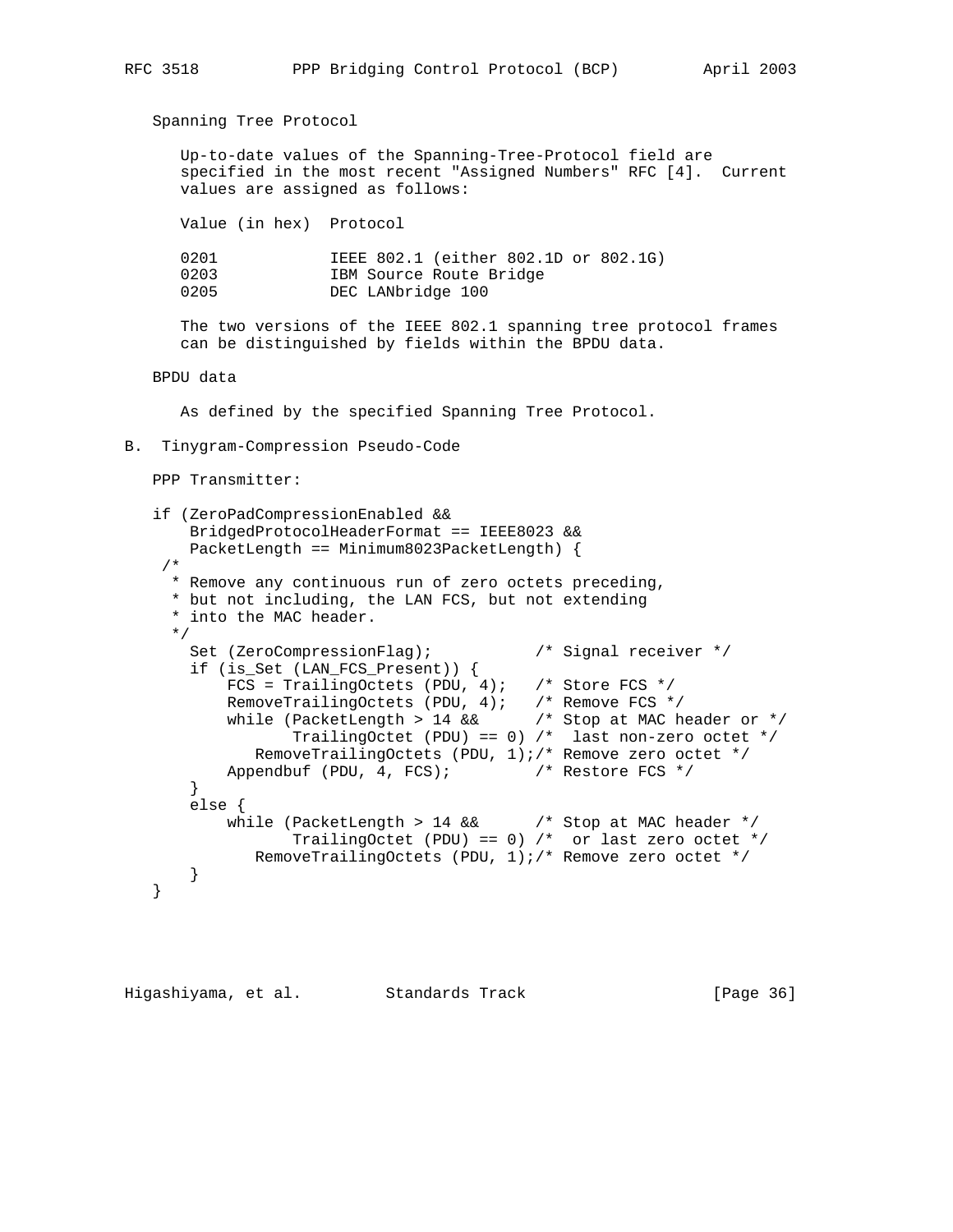```
 PPP Receiver:
   if (ZeroCompressionFlag) { /* Flag set in header? */
    /* Restoring packet to minimum 802.3 length */
       Clear (ZeroCompressionFlag);
       if (is_Set (LAN_FCS_Present)) {
FCS = TrailingOctets (PDU, 4); /* Store FCS */RemoveTrailingOctets (PDU, 4); /* Remove FCS */
          Appendbuf (PDU, 60 - PacketLength, zeroes);/* Add zeroes */
        Appendbuf (PDU, 4, FCS); /* Restore FCS */
       }
      else {
         Appendbuf (PDU, 60 - PacketLength, zeroes);/* Add zeroes */
      }
   }
```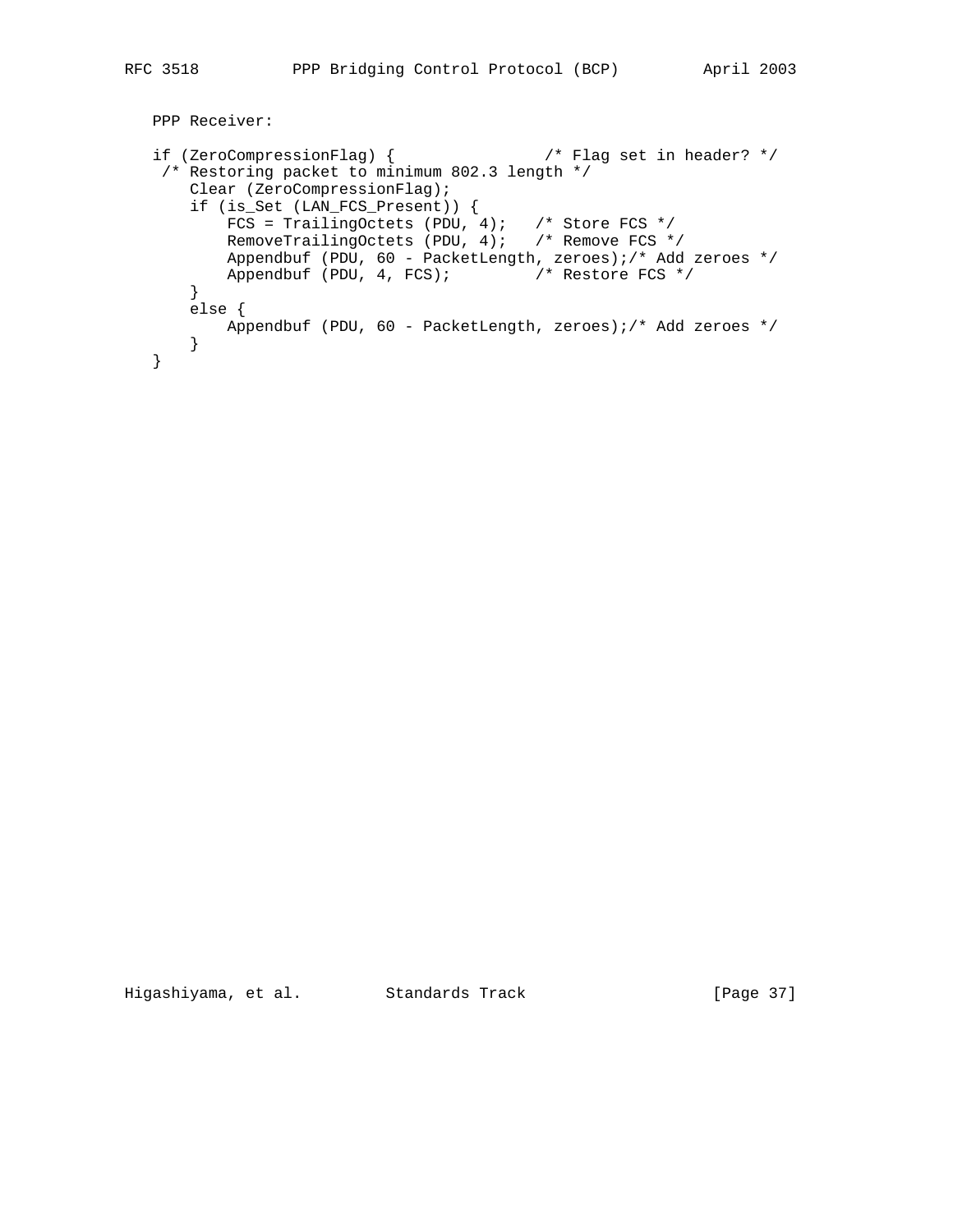References

- [1] IBM, "Token-Ring Network Architecture Reference", 3rd edition, September 1989.
- [2] IEEE 802.1, "Draft Standard 802.1G: Remote MAC Bridging", P802.1G/D7, December 30, 1992.
- [3] IEEE 802.1D-1993, "Media Access Control (MAC) Bridges", ISO/IEC 15802-3:1993 ANSI/IEEE Std 802.1D, 1993 edition., July 1993.
- [4] Reynolds, J., "Assigned Numbers: RFC 1700 is Replaced by an On line Database", RFC 3232, January 2002.
- [5] Simpson, W., "PPP LCP Extensions", RFC 1570, January 1994.
- [6] Simpson, W., "The Point-to-Point Protocol (PPP)", STD 51, RFC 1661, July 1994.
- [7] Sklower, K., Lloyd, B., McGregor, G., Carr, D. and T. Coradetti, "The PPP Multilink Protocol (MP)", RFC 1990, August 1996.
- [8] IEEE 802.1D-1998, "Information technology Telecommunications and Information exchange between systems - Local and metropolitan area networks - Common Specifications - Part 3: Media Access Control (MAC) Bridges: Revision. This is a revision of ISO/IEC 10038: 1993, 802.1j-1992 and 802.6k-1992. It incorporates P802.11c, P802.1p and P802.12e." ISO/IEC 15802-3: 1998.
- [9] IEEE 802.1Q, ANSI/IEEE Standard 802.1Q, "IEEE Standards for Local and Metropolitan Area Networks: Virtual Bridged Local Area Networks", 1998.
- [10] Baker, F. and R. Bowen, "PPP Bridging Control Protocol (BCP)", RFC 1638, June 1994.
- [11] Bormann, C., "The Multi-Class Extension to Multi-Link PPP", RFC 2686, September 1999.
- [12] Bradner, S., "Key words for use in RFCs to Indicate Requirement Levels", BCP 14, RFC 2119, March 1997.
- [13] K. Nichols, S. Blake, F. Baker, D. Black, "Definition of the "Differentiated Services Field (DS Field) in the IPv4 and IPv6 Headers", RFC 2474, December 1998.

Higashiyama, et al. Standards Track [Page 38]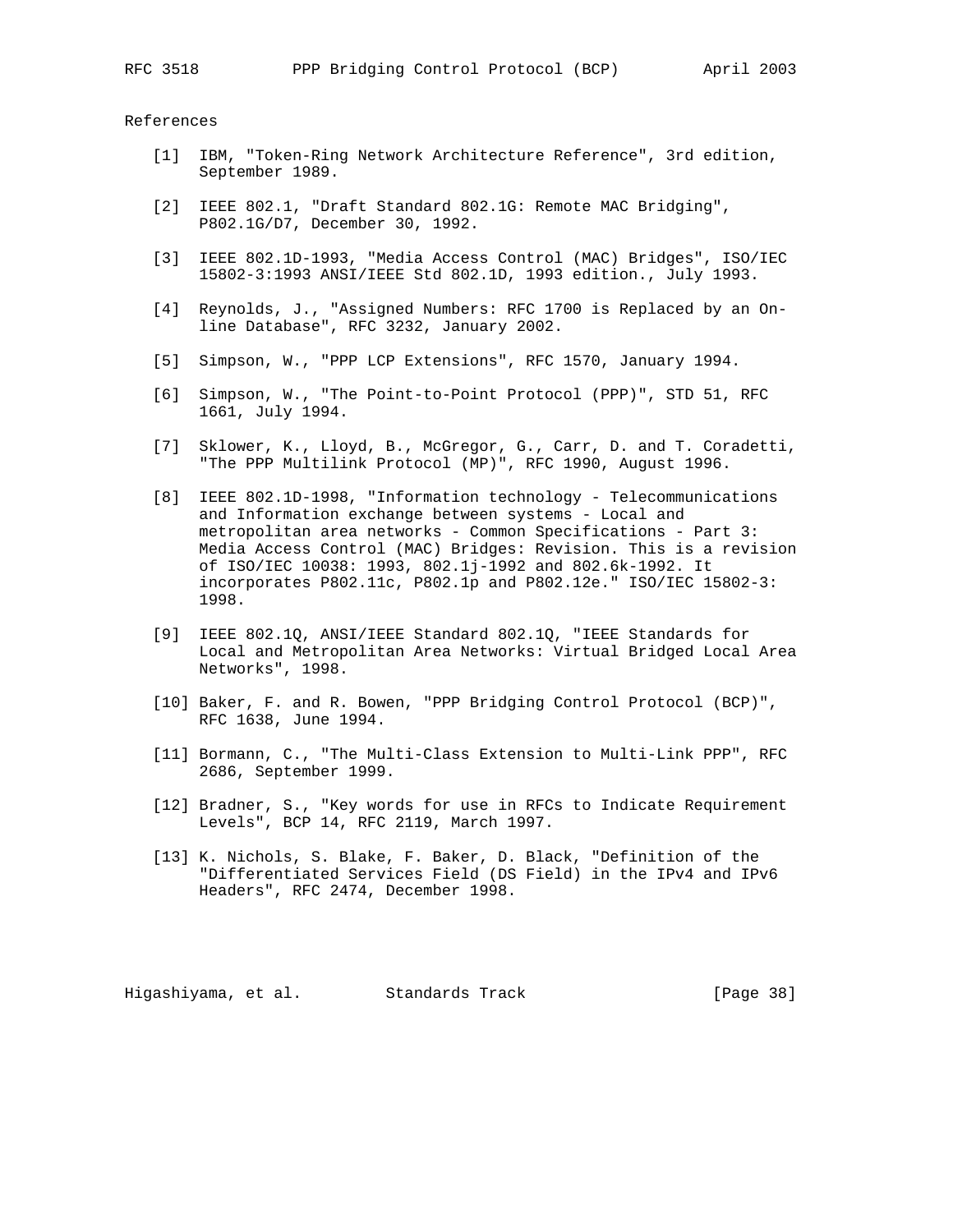[14] Higashiyama, M. and F. Baker, "PPP Bridging Control Protocol (BCP)", RFC 2878, July 2000.

Authors' Addresses

 Mitsuru Higashiyama Anritsu Corporation 1800 Onna Atsugi-shi Kanagawa-prf. 243-8555 Japan

 Phone: +81 (46) 296-6625 EMail: Mitsuru.Higashiyama@yy.anritsu.co.jp

 Fred Baker 1121 Via Del Rey Santa Barbara, California 93117 USA

 Phone: (408) 526-4257 EMail: fred@cisco.com

 Tawei Liao cisco Systems, Inc. 170 W. Tasman Drive San Jose, CA 95134

 Phone: (408) 853-8905 EMail: tawei@cisco.com

Higashiyama, et al. Standards Track [Page 39]